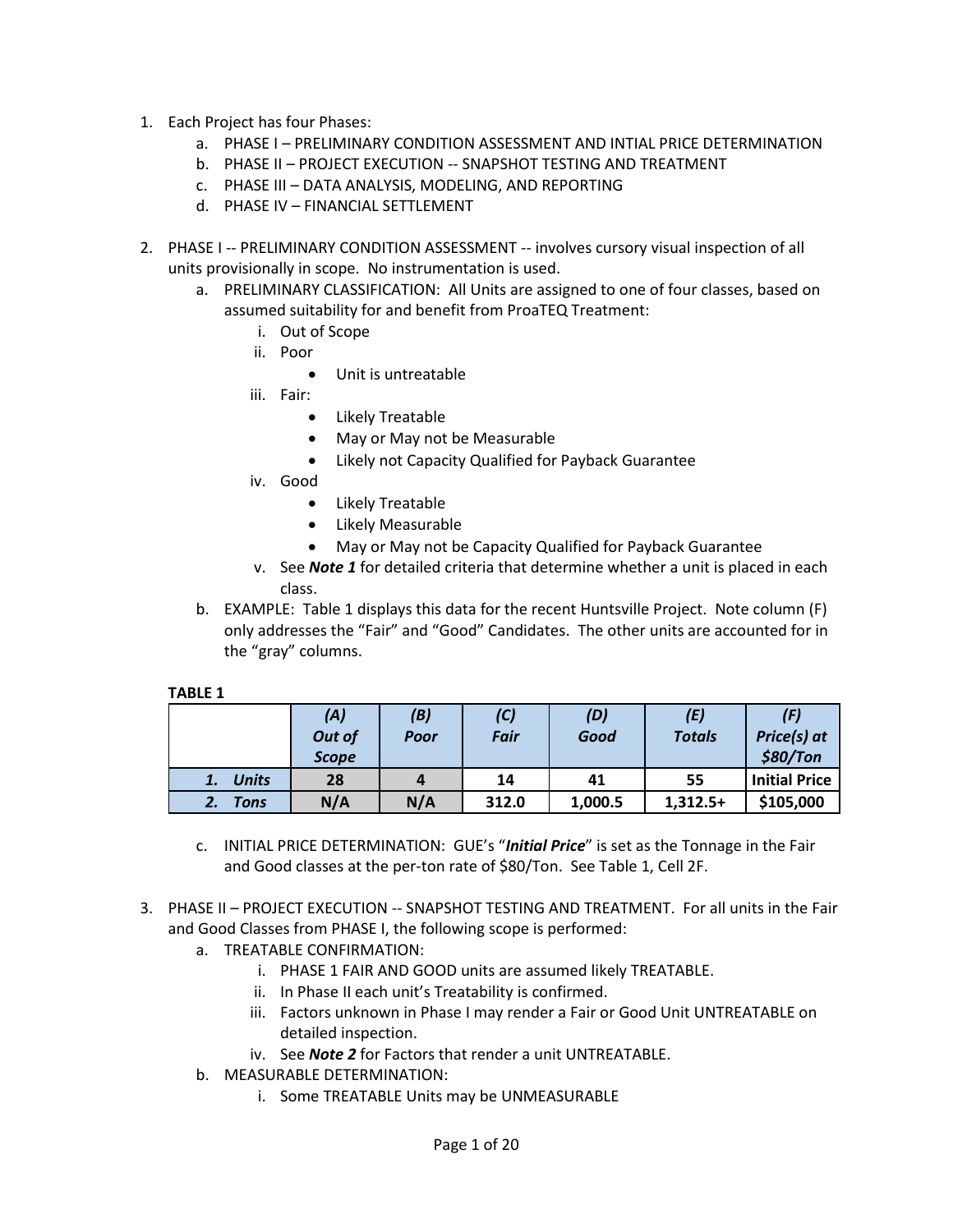- ii. See *Note 3* for Measurement Procedures and *Note 4* for conditions under which a unit is UNMEASURABLE.
- c. BASELINE CAPACITY:
	- i. If a unit is TREATABLE and MEASURABLE, perform Snapshot Pre-Treatment (BASELINE) Estimation of Cooling Capacity (Btuh and Tons) and kW/Ton Performance.
- d. CAPACITY QUALIFICATION:
	- i. Determine, after Pre-Treatment Cooling Capacity Estimation, whether unit is CAPACITY-QUALIFIED for the PAYBACK GUARANTEE.
	- ii. *A unit must have a Baseline Capacity of at least 60% of rated Capacity to Qualify for the Payback Guarantee*.
	- iii. See *Note 5* for a Description of the Mechanism of Energy Savings, and Rationale for the Capacity Qualification
- e. DECLINED UNITS:
	- i. PPG will provide "Rules" at the start of the Project to address when a TREATABLE unit would be DECLINED for treatment
	- ii. If a TREATABLE unit is found to be UNMEASURABLE in Phase II, does PPG still want GUE to Treat the Unit?
	- iii. It is assumed that the Capacity (Tons) Improvement and Specific Power Use (kW/Ton) Reduction found for MEASURABLE UNITS will be extrapolated to all TREATED units, whether MEASURABLE or not
	- iv. PPG will prove a rule for GUE to determine when PPG would DECLINE to treat an UNMEASURABLE unit
	- v. If a TREATABLE and MEASURABLE unit is found in Phase II to have Pre-Treatment Capacity below 60%, such that it would be excluded from the Payback Guarantee, does PPG still want GUE to Treat the unit?
	- vi. What, if any is the lower limit for Pre-Treatment Capacity below 60% below which PPG would DECLINE to Treat the Unit?
- f. PROATEQ TREATMENT:
	- i. It is understood that all TREATABLE units, unless specifically DECLINED under 2e, will be TREATED
	- ii. GUE will determine the *Treated Units Price* based on all TREATABLE units not DECLINED per 2e; PPG will be advised of this price.
	- iii. GUE will perform ProaTEQ TREATMENT on all units that are TREATABLE and not DECLINED per 2e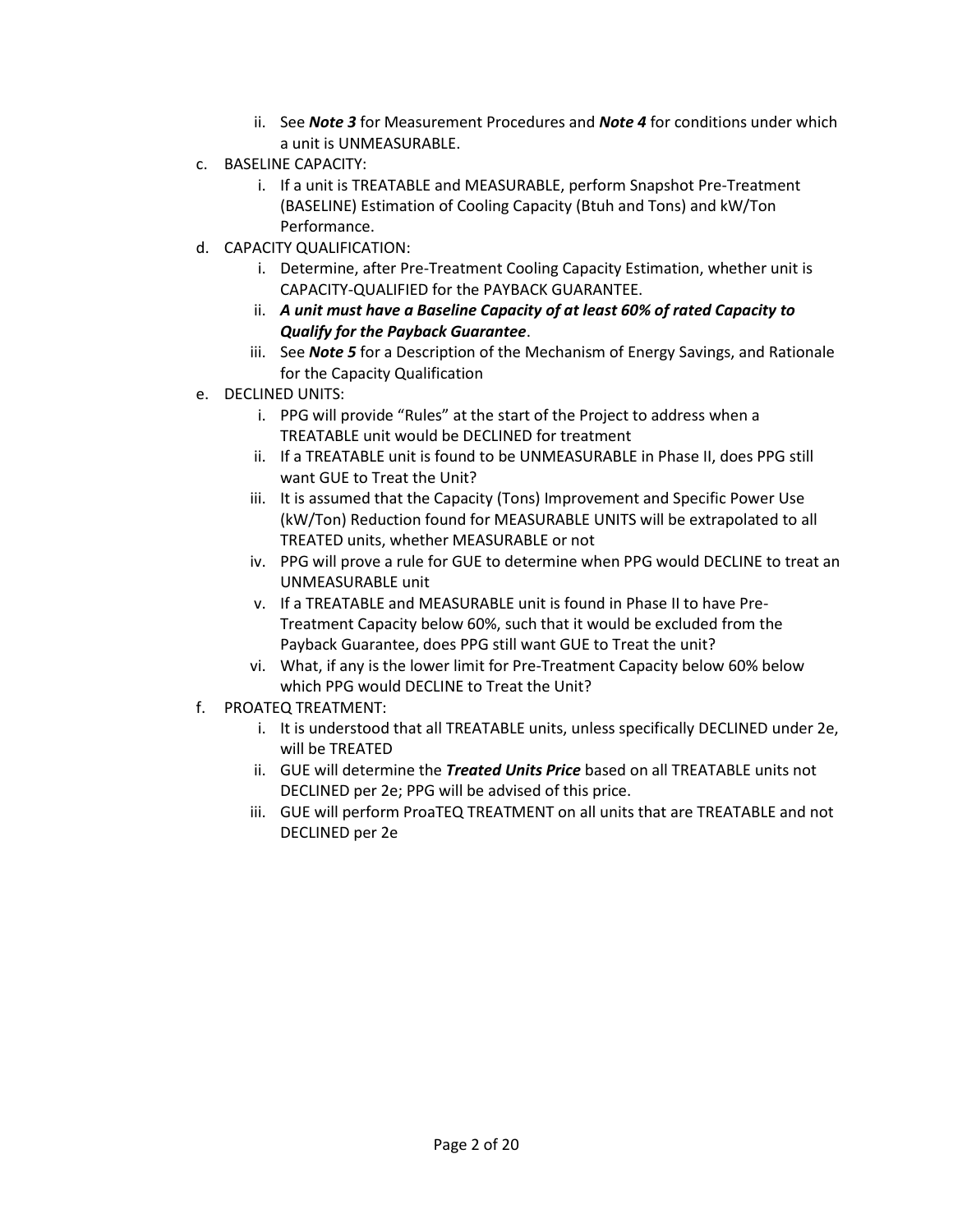**TABLE 2**

|                                                                                                |                                                                                                     | <b>PHASE I CLASSIFICATIONS:</b> |                               |             |             |             |                                                    |                                                                |  |  |  |
|------------------------------------------------------------------------------------------------|-----------------------------------------------------------------------------------------------------|---------------------------------|-------------------------------|-------------|-------------|-------------|----------------------------------------------------|----------------------------------------------------------------|--|--|--|
| <b>PHASE II CLASSIFICATIONS:</b>                                                               |                                                                                                     |                                 |                               |             |             |             | (E)<br><b>Totals</b><br>(Fair and<br>Good<br>Only) | (F)<br><b>Notes and</b><br>Prices @ \$80/Ton                   |  |  |  |
|                                                                                                |                                                                                                     |                                 | (A)<br>Out of<br><b>Scope</b> | (B)<br>Poor | (C)<br>Fair | (D)<br>Good |                                                    |                                                                |  |  |  |
| 1.                                                                                             | <b>PHASE I PRELIMINARY CONDITION</b><br><b>ASSESSMENT</b>                                           | <b>UNITS</b>                    | 28                            | 4           | 14          | 41          | 55                                                 | <b>INITIAL PRICE</b>                                           |  |  |  |
| 2.                                                                                             | <b>PHASE I PRELIMINARY CONDITION</b><br><b>ASSESSMENT</b>                                           | <b>TONS</b>                     | N/A                           | N/A         | 312.0       | 1,000.5     | 1,312.5                                            | \$105,000                                                      |  |  |  |
| DISPOSITION OF FAIR AND GOOD UNITS BY TREATMENT IN PHASE II                                    |                                                                                                     |                                 |                               |             |             |             |                                                    |                                                                |  |  |  |
| 3.                                                                                             | <b>PHASE II UNTREATABLE OR DECLINED</b>                                                             | <b>UNITS</b>                    |                               |             | (2)         | (3)         | (5)                                                | <b>UNTREATED/DECLINED UNITS</b>                                |  |  |  |
| $\boldsymbol{4}$ .                                                                             | <b>PHASE II UNTREATABLE OR DECLINED</b>                                                             | <b>TONS</b>                     |                               |             | (44)        | (75)        | (119)                                              | <b>UNTREATED/DECLINED TONS</b>                                 |  |  |  |
| 5.                                                                                             | <b>PHASE II TREATED</b>                                                                             | <b>UNITS</b>                    |                               |             | 12          | 38          | 50                                                 | <b>TREATED PRICE-ALL TREATED</b><br><b>UNITS</b>               |  |  |  |
| 6.                                                                                             | <b>PHASE II TREATED</b><br><b>TONS</b>                                                              |                                 |                               |             | 268         | 925.5       | 1,193.5                                            | \$95.480                                                       |  |  |  |
|                                                                                                | DISPOSITION OF PHASE II TREATED UNITS BY MEASURABLE AND CAPACITY QUALIFIED -- FOR ILLUSTRATION ONLY |                                 |                               |             |             |             |                                                    |                                                                |  |  |  |
| 7.                                                                                             | <b>PHASE II TREATED + MEASUREABLE</b>                                                               | <b>UNITS</b>                    |                               |             | 6           | 30          | 36                                                 | <b>CAPACITY &amp; PERFORMANCE</b><br><b>GUARANTEE UNITS</b>    |  |  |  |
| 8.                                                                                             | <b>PHASE II TREATED + MEASUREABLE</b>                                                               | <b>TONS</b>                     |                               |             | 140         | 750         | 890                                                | <b>CAPACITY &amp; PERFORANCE</b><br><b>GUARANTEE TONS</b>      |  |  |  |
| 9.                                                                                             | PHASE II TREATED + MEASURED +<br><b>CAPACITY QUALIFIED</b>                                          | <b>UNITS</b>                    |                               |             | 3           | 20          | 23                                                 | <b>PAYBACK GUARANTEE</b><br><b>PRICE POOL</b>                  |  |  |  |
|                                                                                                | 10. PHASE II TREATED + MEASURED +<br><b>CAPACITY QUALIFIED</b>                                      | <b>TONS</b>                     |                               |             | 60          | 500         | 560                                                | \$44,800                                                       |  |  |  |
| TREATED UNITS NOT IN CAPACITY GUARANTEE - BASIS OF CAPACITY PRICE POOL - FOR ILLUSTRATION ONLY |                                                                                                     |                                 |                               |             |             |             |                                                    |                                                                |  |  |  |
|                                                                                                | 11. TREATED LESS CAPACITY GUARANTEE<br><b>UNITS</b>                                                 | <b>UNITS</b>                    |                               |             | 9           | 18          | 27                                                 | <b>CAPACITY AND PERFORMANCE</b><br><b>GUARANTEE PRICE POOL</b> |  |  |  |
|                                                                                                | 12. TREATED LESS CAPACITY GUARANTEE<br><b>TONS</b>                                                  | <b>TONS</b>                     |                               |             | 208         | 425.5       | 633.5                                              | \$50,680                                                       |  |  |  |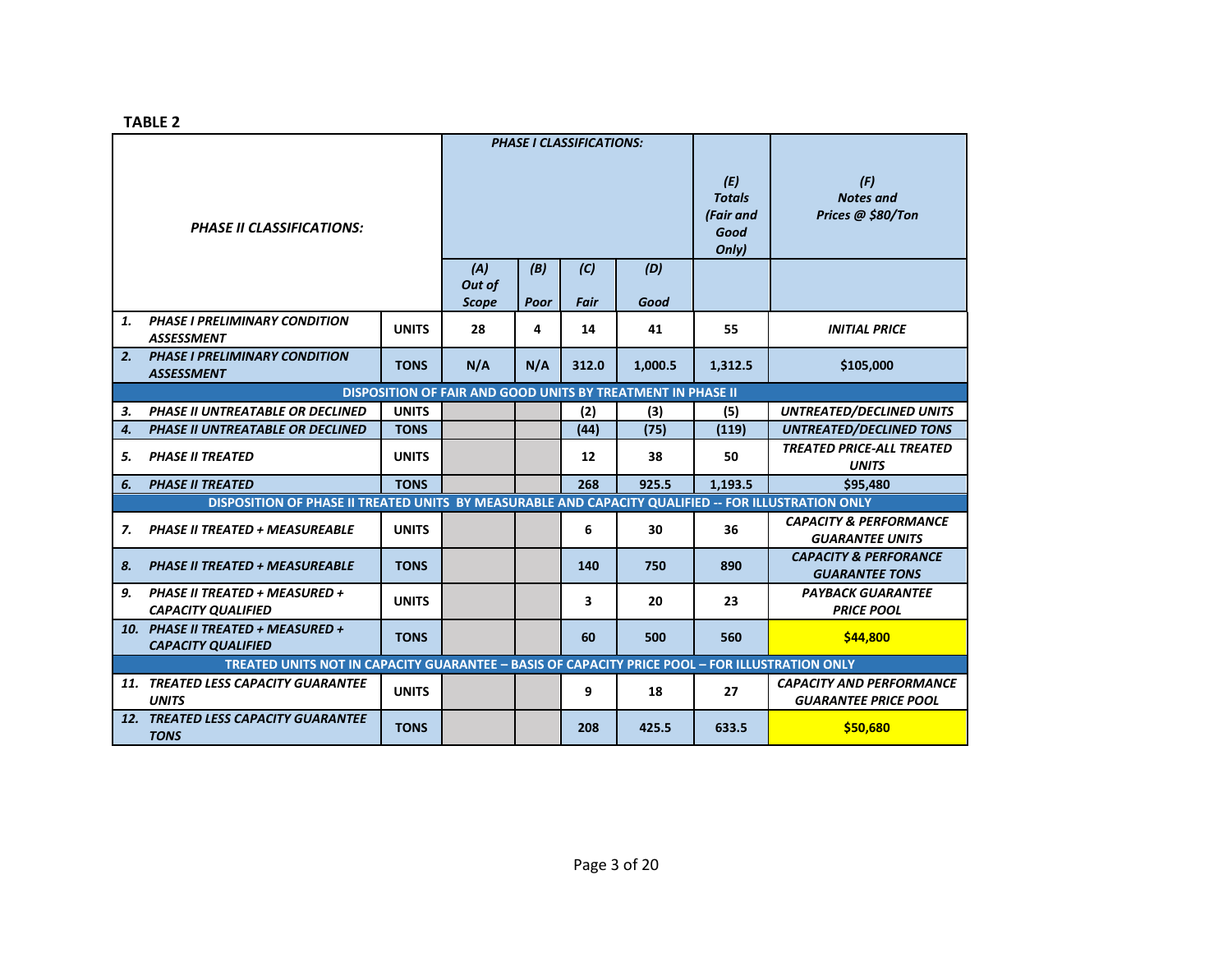#### POST-TREATMENT CAPACITY:

- iv. GUE will conduct Post Treatment Capacity Measurement following procedures in *Note 3*
- v. Post-Treatment values of Capacity (Tons) and Specific Power (kW/Ton) will be determined*.*
- g. DETERMINATION OF GUARANTEE EXPOSURE POOLS: Units comprising the *Treated Units Price – All Treated Units* will further fall into two classes, which define Guarantee Price Pools.
	- i. *Payback Guarantee Units* These are TREATED units with Baseline Capacity of 60% or more of Rated Capacity
		- 1. These units form the basis of the Payback Guarantee
		- 2. The *Payback Guarantee Price Pool* is the Treatment Price for *Payback Guaranteed Units*.
	- ii. *Capacity and Performance Improvement Guarantee Units* -- These are TREATED units with Baseline Capacity below 60% of Rated Capacity
		- 1. These units are excluded from the *Payback Guarantee*
		- 2. These unit will achieve guaranteed Capacity Increases and kW/Ton reductions
		- 3. However, these units will not provide sufficient Hard Savings to justify a Payback Guarantee.
		- 4. See *Note 5* for the Mechanism of Energy Savings
		- 5. The *Capacity and Performance Improvement Guarantee Price Pool* will be the Treatment Price of these units Perform ProaTEQ Treatment of TREATABLE units unless DECLINED per 2e above
	- iii. TABLE 2, above, illustrates the four Prices and Price Pools identified above. It is based on Huntsville and illustrative data
- h. EXAMPLE:
	- i. *INITIAL PRICE* : The Good and Fair units from Phase I, 55 units comprising 1,312.5 Tons, from the *INITIAL PRICE* of \$105,000, see cell F2
		- 1. See cells E3 and E4
	- ii. *TREATED PRICE – ALL TREATED UNITS* 
		- 1. It is assumed, in Phase II, that 5 units comprising 119 Tons, are found UNTREATABLE or DECLINED
		- 2. TREATED UNITS are 50 units comprising 1,193.5 Tons, cells E5, E6
		- 3. *TREATED PRICE – ALL TREATED UNITS* is \$95,480, cell F6.

# iii. *PAYBACK GUARANTEE PRICE POOL*:

- 1. The *Payback Guarantee* applies to the subset of TREATED units and Tons that are CAPACITY QUALIFIED
- 2. This is 23 units, 560 Tons, See cell E9, E10
- 3. The Treatment Price for the CAPACITY QUALIFIED UNITS is *Payback Guarantee Price Pool* \$44,800, cell F10
- iv. *CAPACITY & PERFORMANCE GUARANTEE PRICE POOL*:
	- 1. All TREATED AND MEASURABLE UNITS will be used in computation of Capacity and Performance Improvement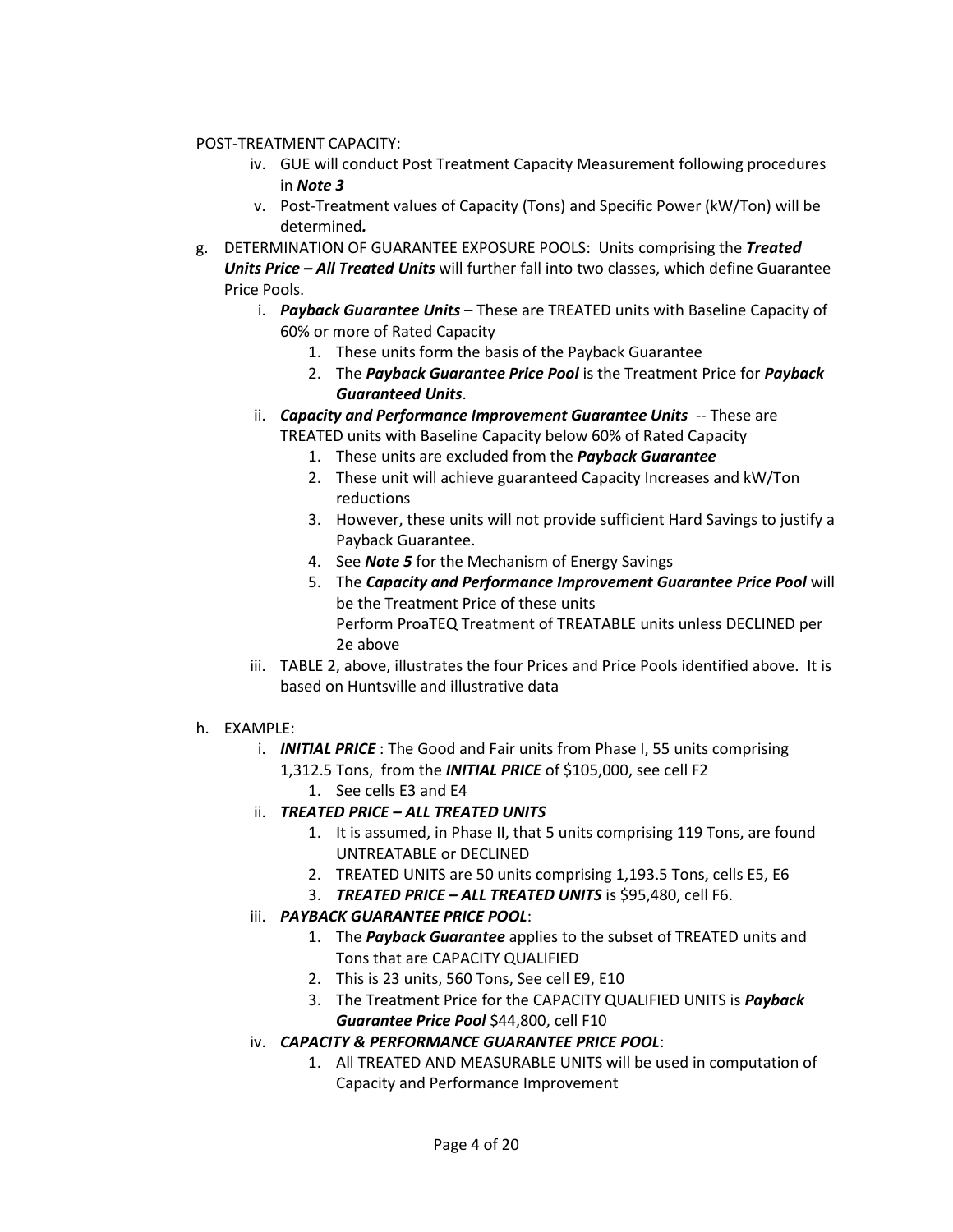- 2. The dollars at risk under the *Capacity and Performance Guarantee* will be:
	- a. The *TREATED PRICE – ALL TREATED UNITS* of \$95,480, cell F6
	- b. **LESS** the *Payback Guarantee Price Pool* which dollars are already at risk under the more demanding Payback Guarantee
	- c. Thus, *the Capacity and Performance Guarantee Price Pool* is \$50,680, cell F12
- i. Table 2 illustrates how the Phase I Preliminary Condition Assessment leads to rough classification only, and this classification is refined in Phase II.
- j. Finally, *note that when a unit becomes a PHASE II UNTREATABLE OR DECLINE, GUE receives no pay for that unit*. Thus our Phase I work is uncompensated.
- k. *This ensures that PPG only pays for Treated Units and GUE assumes the cost and risk of determining the TREATABLE Population*
- l. The *Final Price to PPG* will be determined after the application of *Offsets Due to Performance Guarantees*, if any
- 4. PHASE III ANALYSIS, MODELING, AND REPORTING
	- a. For every treated unit, based on field measurements; GUE estimates:
		- i. Capacity Recovery (Tons)
		- ii. Performance Improvement (kW/Ton)
	- b. GUE then computes the *Fleet Average Capacity Increase* and the *Fleet Average Performance Improvement.* See *Note 6* for Details of these computations
	- c. For the units that are CAPACITY QUALIFIED GUE performs Energy Analysis using the GUE Bin Model. See *Note 7* for details of the GUE Bin Model's computations
	- d. From the GUE Bin Model, GUE determines the Annual Hard and Soft Savings achieved by each treated unit in a Typical Weather Year
	- e. GUE may, at its discretion, model each CAPACITY QUALIFIED unit, or model selected units that can reasonably be used to represent others;
	- f. For example, with two units of similar size, serving similar loads, with similar Pre-Treatment capacity, GUE may model one, with the results extrapolated to both.
	- g. GUE will report the results of the data analysis and modeling in a report and final presentation to PPG
- 5. STATEMENT OF GUARANTEES: Prior to addressing PHASE IV, FINANCIAL SETTLEMENT, GUE provides three Guarantees are stated here
	- a. NO DAMAGE GUARANTEE: GUE's Treatment of PPG's equipment will result in no damage to any PPG Equipment. If there is any damage, shown to be attributable to GUE's work or the ProaTEQ Treatment, GUE will compensate PPG subject to the terms of its Agreement for On-Site Services; GUEs insurance, and that of GUEs subcontractors and suppliers.
	- b. PAYBACK GUARANTEE: The scope of the Payback Guarantee *is limited to the CAPACITY-ELIGIBLE units, and any Offset due under this Guarantee is applied to the Payback Guarantee Price Pool, Table 2, cell F10*.
		- i. For all Capacity-Eligible Units, GUE will perform Energy Use and Cost modeling according to *Note 7*.
		- ii. Annual Hard and Soft Savings for a NOAA Typical Year for the Plant Location will be estimated per the GUE Bin Model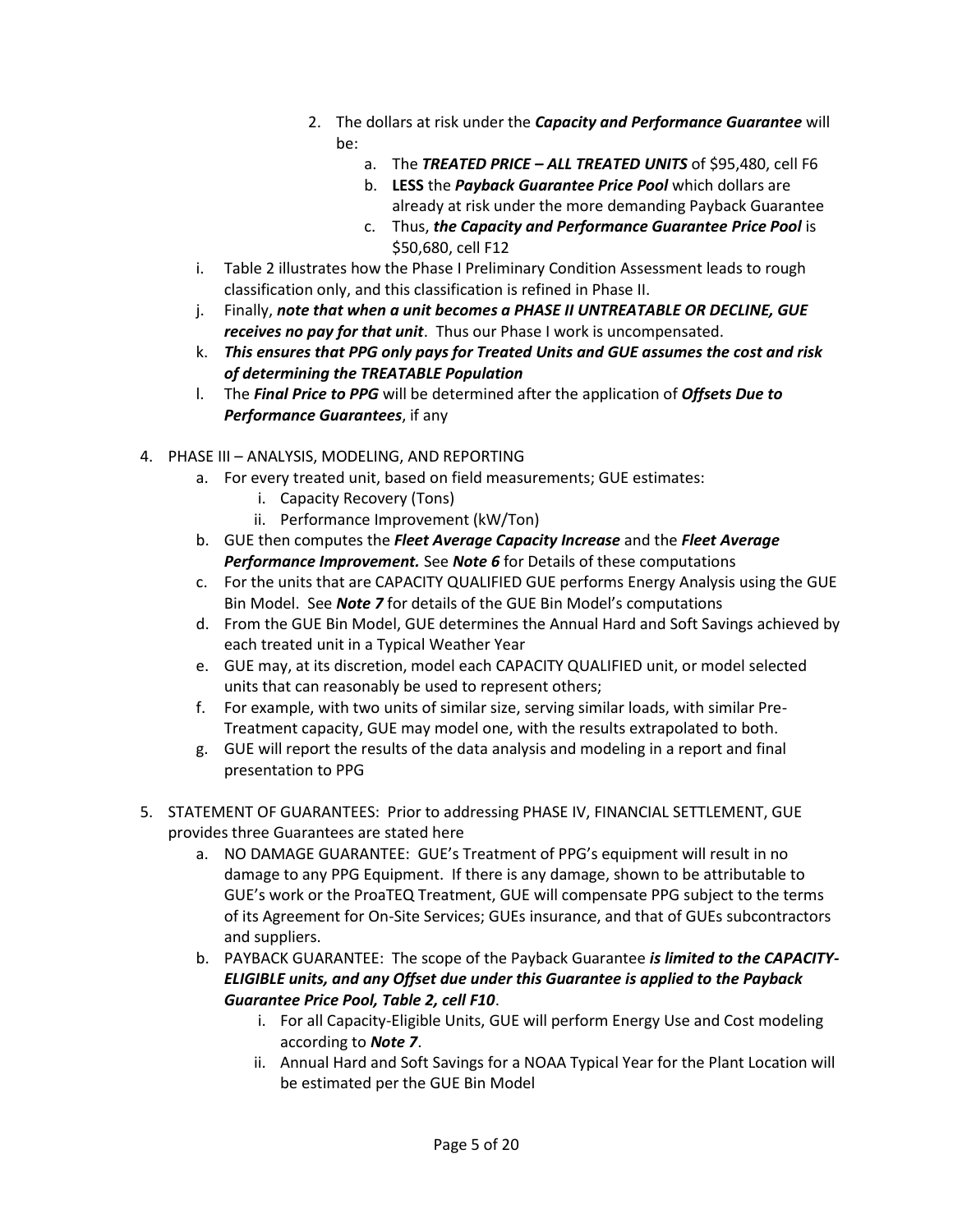- iii. The total Estimated Annual Hard Savings of the CAPACITY ELIGIBLE units will be at least 33.3% of the Payback Guaranteed Price, \$44,800 in Table 2, as an example based on Illustrative Data
- iv. In the event the Estimated Annual Hard Savings for the CAPACITY ELIGIBLE units is less than 33.3% of the Payback Guaranteed Price, the difference, or shortfall, will be the Payback Annual Offset
- v. The total Payback Guarantee Offset will be 3 times the Payback Annual Offset
- vi. The provision of this offset ensures PPG that the Payback Period on the expense incurred to treat CAPACITY ELIGIBLE UNITS will have a 3-year Payback Period or better.
- vii. For example, the Payback Guaranteed Price is \$44,800. One third of that is \$14,933. If the Estimate Annual Savings were found by modeling to be 12,933, then the Payback Annual Offset would be \$2,000
- viii. In the example, the Total Payback Guarantee Offset would be three times the Payback Annual Offset, or \$6,000
- c. FLEET CAPACITY INCREASE AND SPECIFID POWER REDUCTION GUARANTEE: After the implementation of ProaTEQ Treatment to the TREATED UNITS, GUE Guarantees that:
	- i. Fleet Average Capacity, in Tons, measured according to *Note 6*, for the MEASURABLE UNITS, will increase by at least 10%
	- ii. If the Fleet Average Capacity Increase is not at least 10%, the shortfall will be determined. For example, if the Fleet Average Capacity Growth is 8%, the Capacity Growth shortfall is 2%
	- iii. Fleet Average Specific Power Use, in kW/Ton, measured according to *Note 6*, will diminish by at least 10%
	- iv. If the Fleet Average Specific Power Reduction is not at least 10%, the shortfall will be determined. For example, if the Fleet Average Specific Power Reduction is only 7%, the shortfall is 3%
	- v. The Capacity and Specific Power Guarantee Offset, if any, will be based on the largest Shortfall. In this example, the largest shortfall is 3%.
	- vi. The shortfall, expressed as a proportion of the goal, that is 3% shortfall relative to 10% goal, is 30%.
	- vii. The guarantee provides that an *Offset of that percentage will be applied to the Capacity and Performance Guarantee Price Pool*.
	- *viii. In this example, the 3% shortfall on the Capacity and Performance Guarantee would lead to a 30% Offset to the Treatment Price of 95,480.*
	- *ix. The Offset would be \$28,644*
- 6. PHASE IV FINANCIAL SETTLEMENT BASED ON OFFSETS DUE TO PERFORMANCE GUARANTEES: In Phase IV the computations will be performed to determine the Offsets, if any, Due to PPG
	- a. Computations will be done by GUE
	- b. An Offset Proposal will be submitted to PPG
	- c. A meeting and/or negotiation will be held
	- d. The parties will agree on Offsets
	- e. GUE's final bill to PPG will be the Treated Price less the Agreed Offsets
	- f. If the unbilled amount at the time is not enough to cover the Offsets; GUE will make a payment to PPG to fully cover the Offset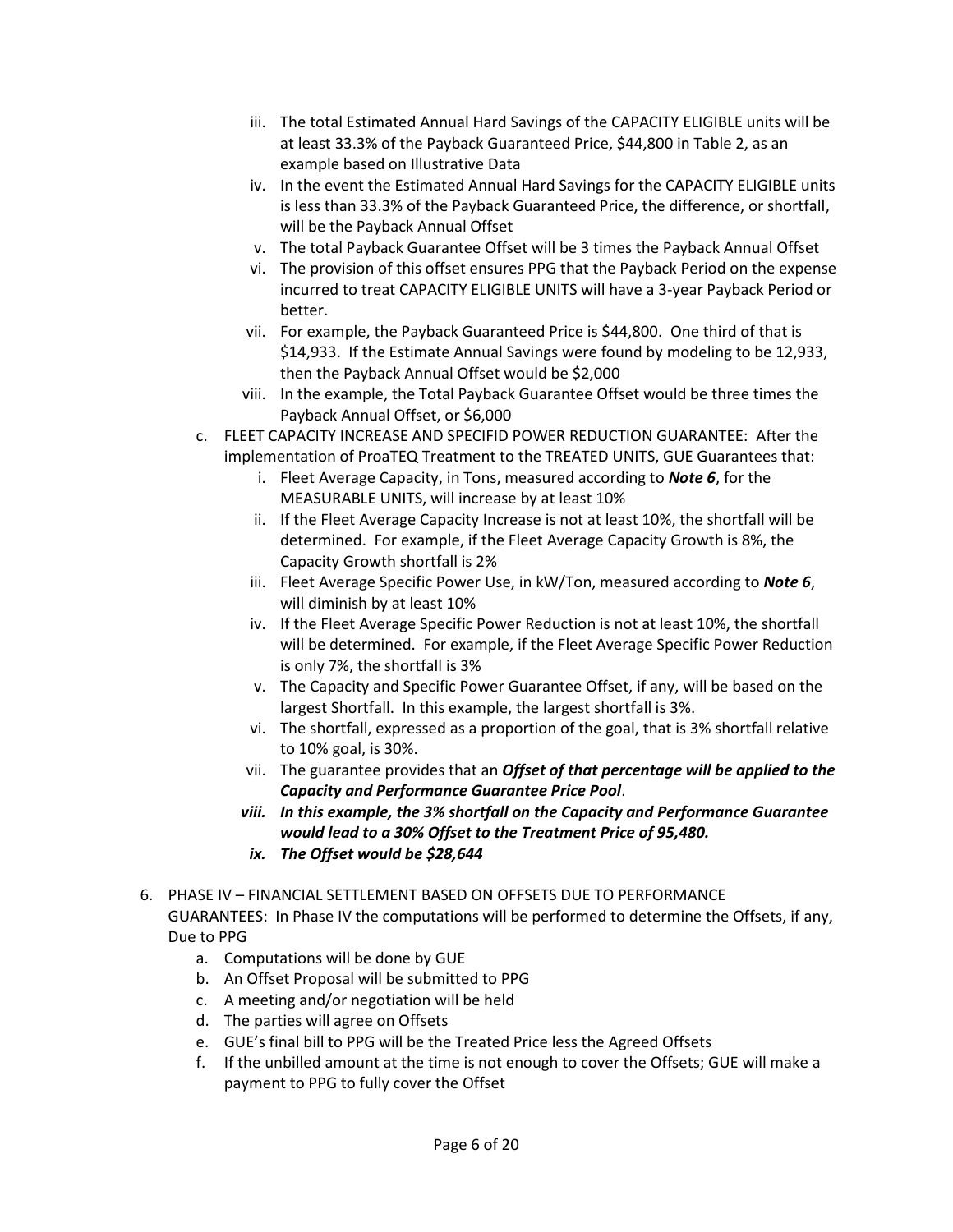#### *Note 1: Criteria for Phase I Classification*

- 1. OUT OF SCOPE
	- a. Not refrigeration equipment
	- b. Not currently in operation

#### 2. POOR

- a. Excessive noise
- b. Excessive heat to the touch in places where it shouldn't be
- c. Failed in inoperable drainage of condensate
- d. Excessive damage to external components, such as fins on condenser

#### 3. FAIR

- a. Minor external damage
- b. New

#### 4. GOOD

- a. Aged 5-10 years
- b. No major external damage
- c. Appears and sounds like running properly

#### *Note 2: Factors that Render a Unit Untreatable*

- 1. It has suffered damage since the CONDITION ASSESSMENT
- 2. It has been taken out of service at the time of treatment, e.g., for annual maintenance or periodic overhaul
- 3. Other reason as determined by PPG
- 4. GUE may determine it is not treatable based on detailed observation in the EXECUTION phase of the project

#### *Note 3: Measurement Procedures*

- 1. Measure Wet bulb and Dry Bulb temperature in supply and return air streams before treatment
- 2. Compute specific enthalpy in supply and return air streams before treatment from tabulated enthalpy as a function of Wet bulb temperature data from normal reference sources
- 3. Compute change (reduction) in specific enthalpy across evaporator coil based on difference between return and supply air.
- 4. Measure supply air flow rate (CFM) using an anemometer probe in three positions across supply air stream and averaging the measured values.
- 5. Compute the pre-treatment Heat Extraction (Cooling Capacity) as BTU/HR = ρ \* 60 \* CFM \* ΔH

Where:

ρ is specific density of dry air, 0.0765 lbm/cubic foot (CF) 60 is conversion from minutes to hours (60 min/hr) CFM is the air flow rate in cubic feet per minute ΔH is the change in specific enthalpy H<sub>return</sub> - H<sub>supply</sub> (Btu/lbm)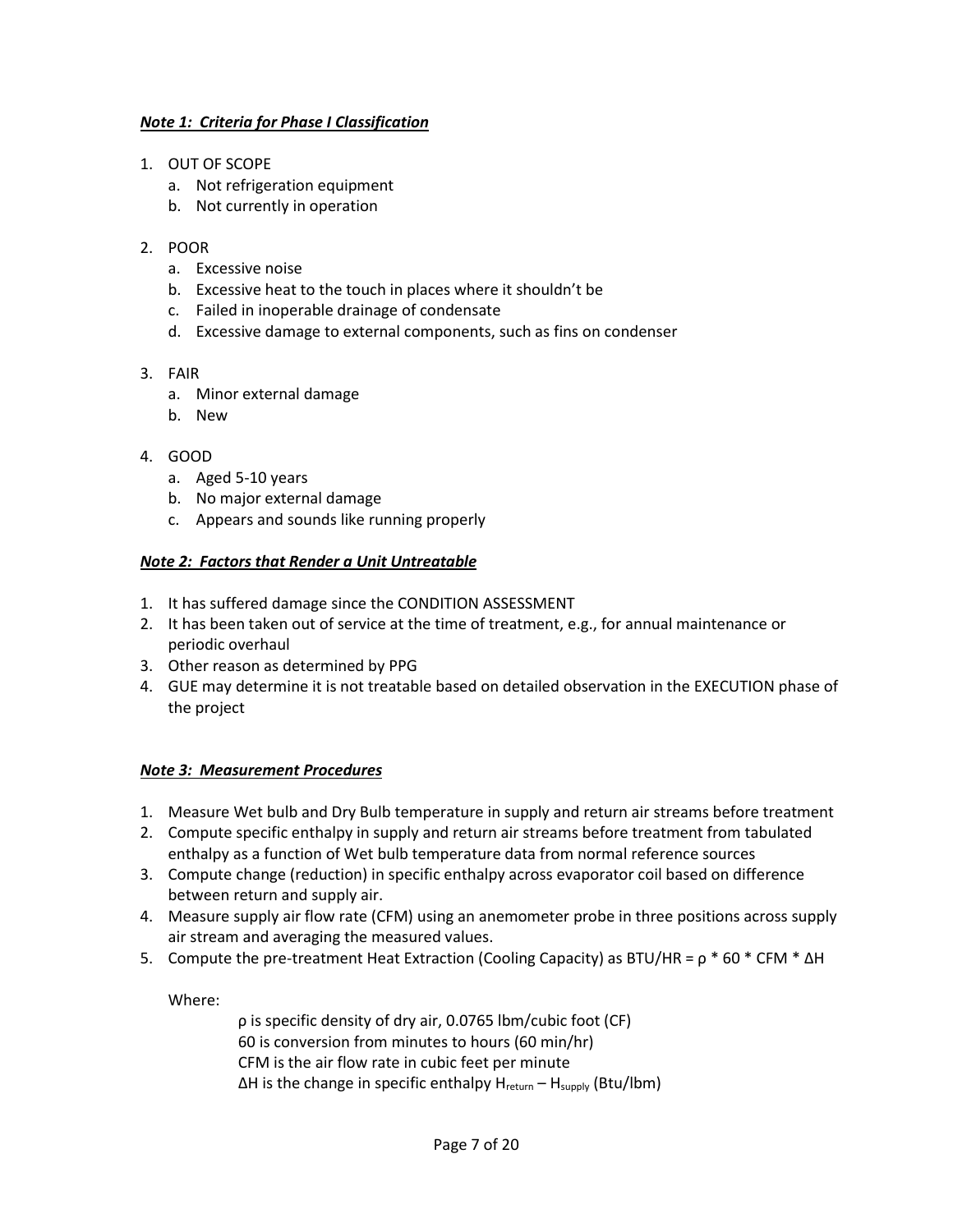- 6. The "Tons" of cooling before treatment is then computed using the engineering conversion of 12,000 BTUH/Ton
- 7. These measurements and computations are done before treatment and again about 30 minutes after treatment. The change in capacity due to the treatment is deemed as the difference between the two BTUH values.
- 8. Volt and amp measurements on all three legs are made. Suction and discharge pressures are measured on each compressor as a check on the enthalpy values.
- 9. kW is computed from volt and amp measurements, by averaging the (nearly identical) line voltages, then using

$$
Vp = VL/1.73; and
$$
  

$$
Pp = Vp * lp * PF
$$

Where:

Pp is the power on each phase Vp is the phase voltage computed as above from measured line voltages Ip is the phase current, measured PF is assumed power factor of 0.85

Then

```
Power = Σ Pp
```
Total Power (kW) is the sum of the phase power values.

10. Finally, the kW/Ton and change in kW/Ton is computed using the capacity as in 7f and the kW as in 7i

# *Note 4: Factors that Render a Treatable Unit to be Unmeasurable*

- 1. The physical configuration of the unit renders the return or supply air streams *inaccessible* for temperature probes or anemometer probes;
- 2. The unit has *severe underflow*, such that the CFM is far below what is recommended for the rated capacity (approximately 400 cfm/Ton) and thus the empirically estimated Cooling Capacity is far below the rated capacity for reasons unrelated to oil fouling.
- 3. The unit is *fixed to take 100% outside air*, even in the hot season, so return air is 100% exhausted, and it is impossible to take supply and return air readings;
- 4. There is a *maintenance problem* with the unit leading to undesirable moisture being introduced; for example, a unit's condensate drain line is blocked and there is water puddling in the base of the unit's cabinet, artificially adding excess humidity to the air stream.

All of these are examples of situations where our protocol won't give valid capacity measurements. This isn't to say the unit performance won't be improve by ProaTEQ – it will…. but the field measurement protocols we use won't provide valid measurements of the affects for purposes of proving performance.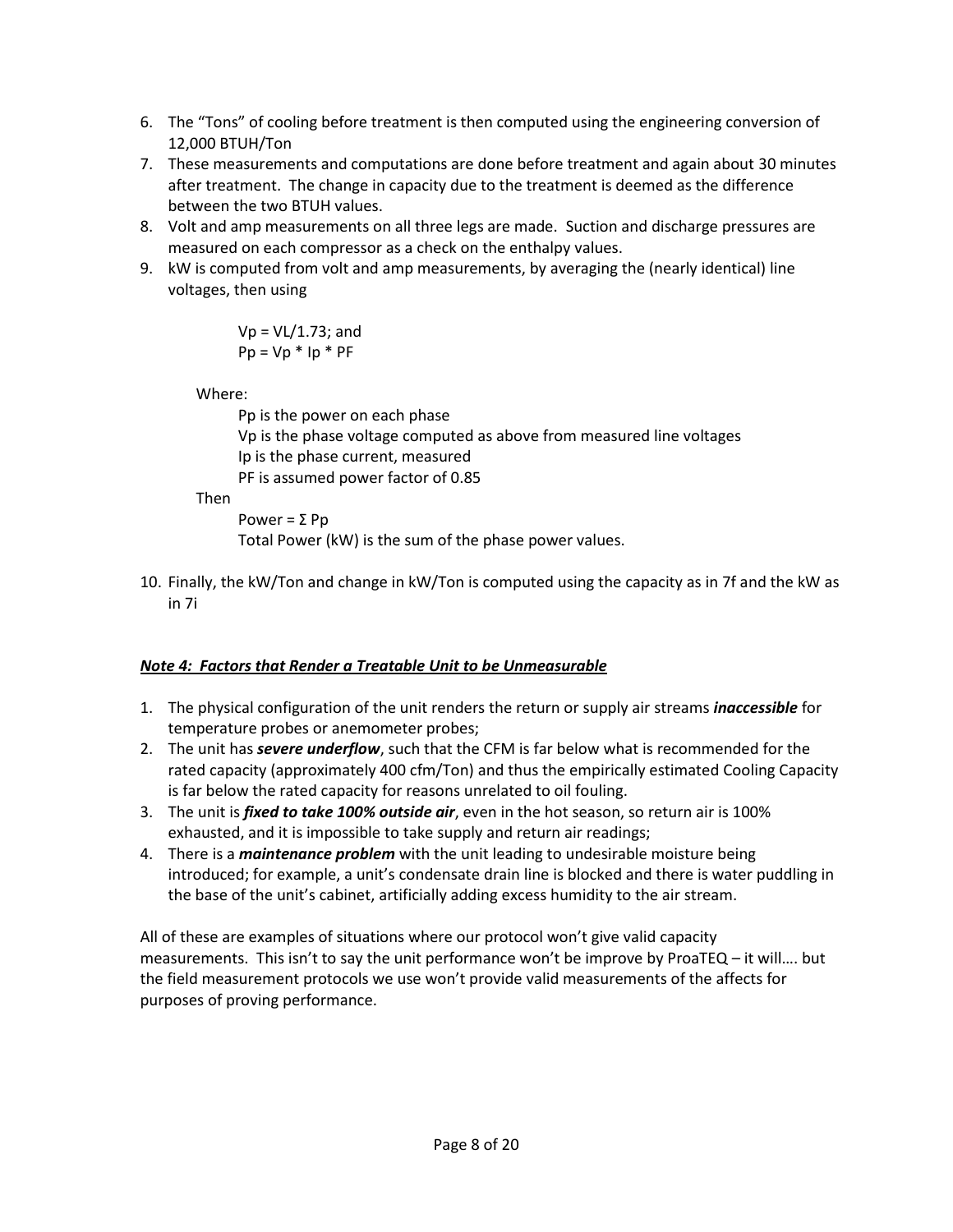### *Note 5: Description of ProaTEQ Energy Savings Mechanism and Rationale for Capacity Qualification*

- 1. A unit will be deemed CAPACITY QUALIFIED IF:
	- a. The unit is TREATABLE
	- b. The unit is MEASURABLE; and
	- c. The PRE-TREATMENT CAPACITY IS AT LEAST 60% OF THE RATED CAPACITY.
- 2. It is important to realize that for older units, there may be many reasons why a unit has capacity below 60% of its rating.
	- a. Portions of the unit may be inoperative;
	- b. the unit may have suffered damage; etc.

ProaTEQ Polarized Refrigerant Additive does not address all these defects; it only remedies the effects of oil fouling.

- 3. ASHRAE literature states that oil fouling will reduce capacity as follows:
	- a. 7%-8% in the first year
	- b. 5% in the second year
	- c. 2-4% annually thereafter, up to a maximum of 30%

So by ASHRAE standards, 30% capacity loss is attributable to oil fouling and thus addressable by ProaTEQ. This would imply a unit is a candidate for ProaTEQ when it is up to 70% below rated capacity. GUE goes beyond the ASHRAE guide and will guarantee 3-year payback on units up to 60% below rated capacity.

- 4. Beyond 60% capacity loss, GUE has to take the position that the unit is suffering from deficiencies far beyond Oil Fouling, and a Polarized Refrigerant Additive will help recover some capacity *but will not deliver hard savings*.
- 5. Figure 1 below shows the Synthetic Cooling Load distribution for a 50 Ton unit in Huntsville. The following things are apparent from this chart:
	- a. There are 4,336 hours in the year when cooling is required
	- b. The Cooling requirement ranges from 0-4.5 Tons for 535 hours/yr to 49.6 to 54.0 Tons for 7 hours/yr
	- c. The 50-Ton unit was probably designed for a 45.5 Ton load. That would be the load that was not exceeded for all but 74 hours per year; or about 2% of the year
	- d. Because of the oversizing, the 50-Ton unit would meet the load for all but 7 hours, or about 0.2% of the year.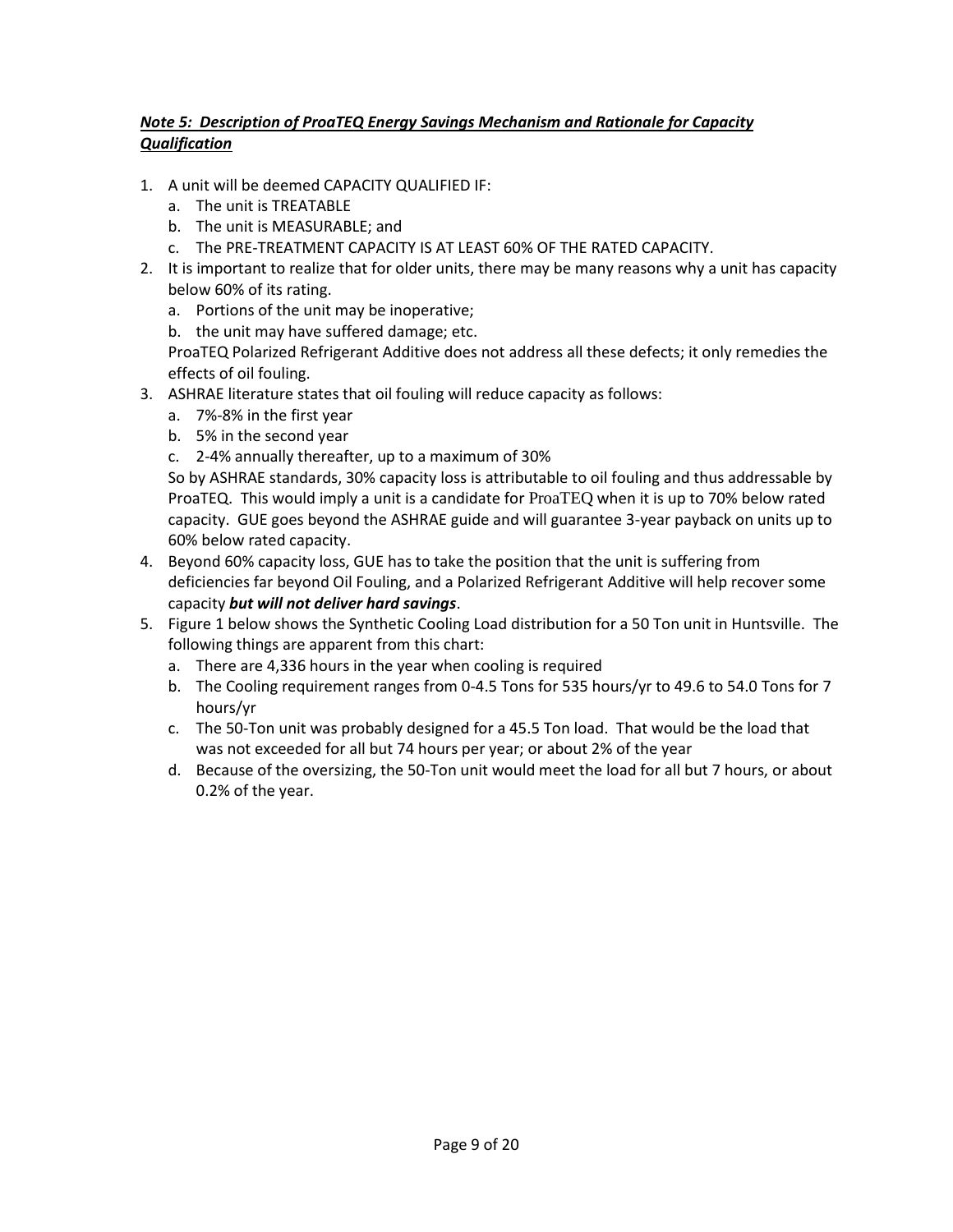



- 6. Figure 2 below shows how the 50-Ton Unit, OPERATING AT RATED CAPACITY meets the load. It shows the *Run Time Per Hour at the Load Levels in each Bin*. It is important to note that the 50-Ton unit has two cooling circuits, one at 16.67 Tons, the other at 33.3 Tons. So for low load, it operates the first circuit and is a 16.7 Ton machine; and higher load it runs the second circuit and is 33.3 Tons. At the highest loads it runs both Circuits and delivers 50 Tons. Also note that for the load bins, the ranges are replaced with the midpoints. So the 0.0-4.5 Ton bin is labeled 2 Tons; the 4.6- 9.0 Ton bin is labeled 7 tons, etc. That said, the following points are noted:
	- a. For the 534 hours in Bin #1, where the load averages 2.25 Tons, the unit runs Circuit #1, delivers 16.67 Tons. So the unit will run 2.25/16.67 = 13.5% of the time or 60\*0.135=8.1 minutes per hour. The chart simplifies it to 8 minutes per hour.
	- b. For the 515 hours in Bin #2, the load averages 6.85 Tons, the unit dispatches Circuit on at 16.67 Tons. So the unit will run 6.85/16.667=41.1% of the time, or 60\*0.411=24.7 minutes of each hour; the chart shows it at 24 minutes per hour.
	- c. For the 403 hours in Bin #6, where the load averages 24.85 tons, the system will run Circuit #2, delivering 33.3 Tons capacity, and thus runs 24.85/33.3=74.6% of the time; so will run 44.8 minutes of each hour.
	- d. For the 159 hours in Bin #10, where the average load is 42.85 Tons, the unit will dispatch both Circuits, delivering 50 Tons capacity; it will thus run 42.85/50=85.7% of the time, or 51 minutes per hour.
	- e. For the 7 hours in Bin #12, where the average load is 51.85 Tons, the system dispatches both Circuits, delivering 50 Tons. It would take 51.85/50=103.7% of the minutes in an hour to meet that load, or 62.2 minutes. But the hour only has 60 minutes. So the system runs the full hour and never meets the load. That means it does NOT cycle on and off, and it does not hold the set point for the conditioned space. If the thermostat is set at 74F, the system will not maintain that temperature. Cooling services is lost. The space will be, say 75-76F for all of those hours.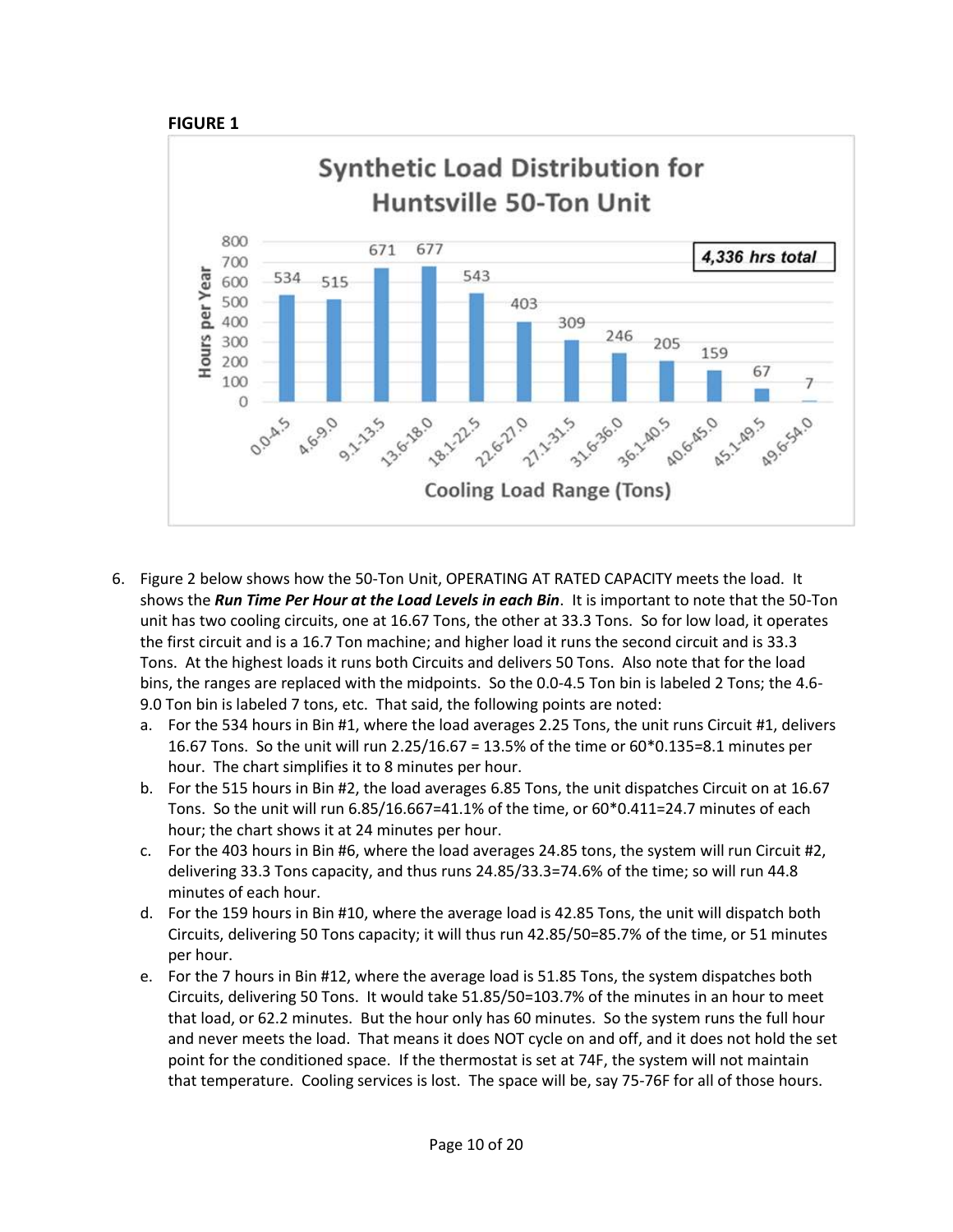f. Note the "saw tooth" shape of Figure 2. That reflects the fact that the GUE Bin model accurately models the cycling logic of the 50-Ton unit.



**FIGURE 2**

- 7. Figure 3 compares how the oil-fouled 31.8-Ton unit meets the load, versus the original 50-Ton unit. When the demo 50-Ton unit was treated, it was measured in the Pre-Treatment test at 31.8 Tons. It was TREATABLE AND MEASURIABLE, and, on Pre-Test, it was found to be GUARANTEE-ELIGIBLE. The Blue bars on Figure 3 show the run-time of the full-capacity 50-Ton unit, identical to Figure 2. The Tan bars on Figure 3 show the run time for the reduced capacity 31.8-Ton, oil-fouled unit. This is the operation as encountered in July of 2015. It was assumed that the oil fouling affected each circuit equally, so Circuit #1 ran at 10.6 Tons; Circuit #2 ran at 21.2 Tons. Run together, both Circuits delivered 31.8 Tons as measured following the procedures in #7 above. The following is important to note from Figure 3:
	- a. For Bin #1, while the unit at full capacity ran 8 minutes/hour, the oil-fouled unit ran 13 min per hour. That is based on 2.25 Ton load and 10.6 Ton capacity, therefore need to run 2.25/10.6=21.2% the time, or 60\*0.212=12.7 minutes per hour, rounded to 13 minutes per hour for presentation in Figure 3.
	- b. In Bin #2 the base full-capacity unit (blue bar) ran 24 minutes/hour; the oil-fouled unit ran 38 minutes per hour.
	- c. In Bin #3, with load of 11.35, for the 50-Ton unit, Circuit #1 met that load, but for the oil-fouled unit, the degraded capacity of Circuit #1 was 10.6, which did NOT meet the load of Bin #3, so the unit had to "shift gears" earlier, and dispatch circuit #2 in Bin #3, whereas the full-capacity unit didn't use Circuit #2 until Bin #4. This doubles the kW load and the kWh usage for all those runtime minutes.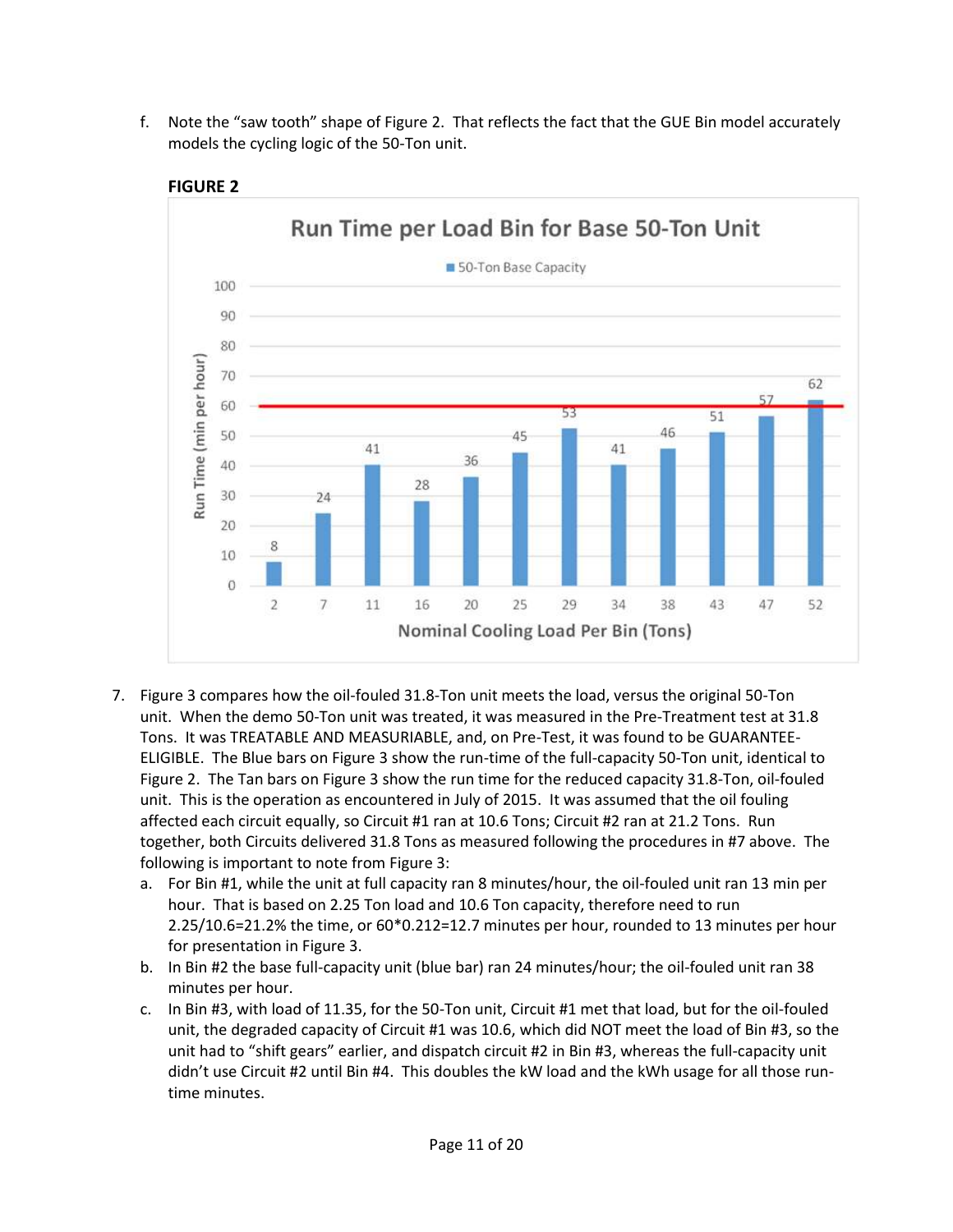- d. In Bin #6, with load of 24.85 Tons, the oil-fouled system could NOT meet the load with Circuit #2, which provide only 21.2 Tons capacity, and had to run both circuits. From bin #6 to #12, both circuits were running. The full capacity unit didn't have to dispatch both circuits until bin #8. Again this means that for all the hours in bins #6 and #7, the oil-fouled unit ran at much higher kW to meet the load than the base unit.
- e. For all the 684 hours in Bins #8, #9, #10, #11, and #12, the unit DID NOT MEET THE COOLING LOAD. This is a major amount of cooling service loss. The effect of oil fouling is to increase run time (and energy use and cost) by up to 50% in some bins, and then to impose major loss of cooling service in bins with higher loads.
- f. Even in the bins where the run time seems the same, like Bins #5, #6, and #7, remember that the base unit is running Circuit #2 only, at about 46 kW, but the oil-fouled unit was running both circuits, at 69 kW. So every hour of running the oil fouled unit cost 50% more kWh and dollars. Than the same hours running the base unit.



#### **FIGURE 3**

8. Figure 4 shows the effect of the ProaTEQ treatment on the oil-fouled unit. The Blue bars are gone, but the Tan bars (run time of the fouled, 31.8 Ton unit) are shown. Added are the Gray bars, which show the run time of the unit after treatment with ProaTEQ. The unit had lost 18.2 Tons of capacity, from 50.0 to 31.8. The ProaTEQ treatment recovered 12.7 Tons of capacity, or 69.8% of the lost capacity. GUE normally represents that we will recover 50-70% of the capacity lost due to oil fouling. ProaTEQ will NOT address capacity loss due to other factors. The data on Figure 4 are VERY INFORMATIVE relative to "savings" from ProaTEQ. The fouled unit delivered 10.6 Tons in Circuit 1, 21.2 Tons in Circuit 2, and 31.8 Tons when running both. Each circuit required 23 kW of electrical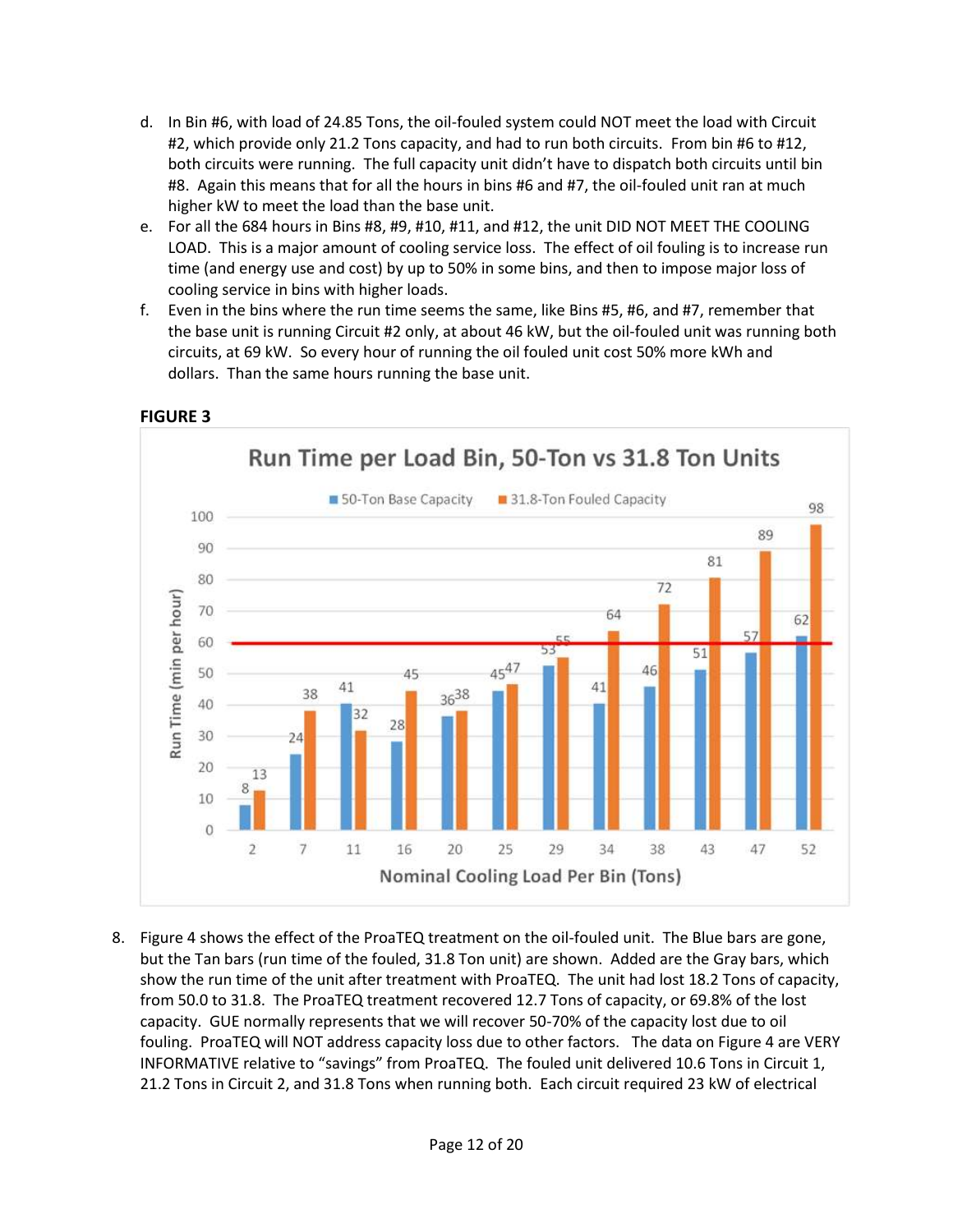power. After treatment, Circuit #1 delivered 14.8 Tons, Circuit 2 delivered 29.7 Tons; and combined they provided 44.5 Tons.

- a. The "Run Time Fraction" resulting from an increase in capacity from 31.8 to 44.5 Tons is 31.8/44.5=0.7146=71.5%. That is, the treated unit will run only 71% as long as the fouled unit needed to run, to meet the same load.
- b. The "Savings" is the "Run time NOT REQUIRED". It is just 1- (31.8/44.5) = 28.5%. That is, after treatment, the run time will be 28.5% less than before treatment. The reduction in run time translates directly into energy and cost savings.
- c. In the 50-Ton pilot, then, in any bin where both the fouled unit and the treated unit met the load, we would expect a 28.5% reduction in run time after the treatment.
- d. So look at Bin #1. The load is 2.25 Tons. The fouled unit had a 10.6 Ton capacity in Circuit #1, so ran for  $(2.25/10.6)*60 = 12.7$ , say 13 minutes. The Treated unit had 14.8 Tons in Circuit 1 so ran (2.25/14.8)\*60=9.12 minutes. The reduction in run time was 12.7-9.1=3.6 minutes/hour, out of 12.7 minutes, or 28.4%, just as predicted
- e. In Bin #2 the same thing is observed. The load is 6.85 Tons. The fouled unit runs (6.85/10.6)\*60=38.7 minutes. The treated unit runs (6.85/14.8)\*60=27.7 minutes. The reduction is 38.7-27.7=11.0 out of 38.7, or 28.4%; again just as predicted.
- f. In Bin #3, the Treated unit (gray bar) appears to run more time, indeed it does, but that is because the treated unit is still running Circuit 1 only, while the fouled unit runs Circuit #2. So the fouled unit uses (32 min \* 46 Kw)/60 = 24.5 kWh, while the treated unit runs only Circuit #1, using (46 min \*23 Kw)/60 = 17.6 kWh. So the treated unit uses ((24.5-17.6)/24.5) = 28.2% less; as predicted within rounding errors on circuit capacities, kW values, and run times.
- g. Indeed, for Bins #1 through #7, *where both the fouled and the treated unit meet the load*, the treated unit will use 28.5% less energy. One is tempted to speculate that the treatment will deliver 28.5% savings based on the capacity ratios. That is a big mistake.
- h. Looking at bins #8, #9, and #10. In those bins, the fouled unit fails to meet the load, but the treated unit does meet the load. Consider bin #8, for example. The fouled unit "commands" 64 minutes of operation, and the treated unit uses  $46$ . The reduction for treatment is  $-$  as predicted – (64-46)/64, or 28.2%. However, the fouled unit doesn't run 64 minutes in an hour. It can only run 60 minutes. So the run time reduction is abridged. It is  $(60-46)/60 =$ 23.3%. A portion of the benefit of the capacity recovery has been used to meet the load, recover the cooling service; the balance is used to reduce run time.
- i. If we look at bin #10, we see the most dramatic example. The fouled unit calls for 81 min; the treated unit calls for 58 min. The "theoretical savings" is (81-58)/81 = 28.4%. However, the actual savings are much less because the fouled unit cannot run but 60 min. So the actual savings are (60-58)/60=3.3%.
- j. The behavior of the two systems as revealed in bins #8, #9, and #10 show that the theoretical savings can't be met when the load is unmet. The system will first meet the load then reduce run time. *When load is badly unmet, as in bin #10, the theoretical run time reduction (81 vs 58 min) will be as predicted, near 28.5%, but the actual run time reduction is only 3.3%.*
- k. Finally, consider bins 11 and 12. Both the fouled and the treated units call for more than 60 seconds of run-time. They each run for the full hour and fail to meet the load. The savings are 0. More precisely, the "hard" savings are \$0. The treated unit meets more of the load than the untreated. It delivers far more cooling service recovery. It delivers much more "soft cost" savings. And GUE estimated that for the 50-ton unit the soft savings had a value of \$0.34/Tonhr.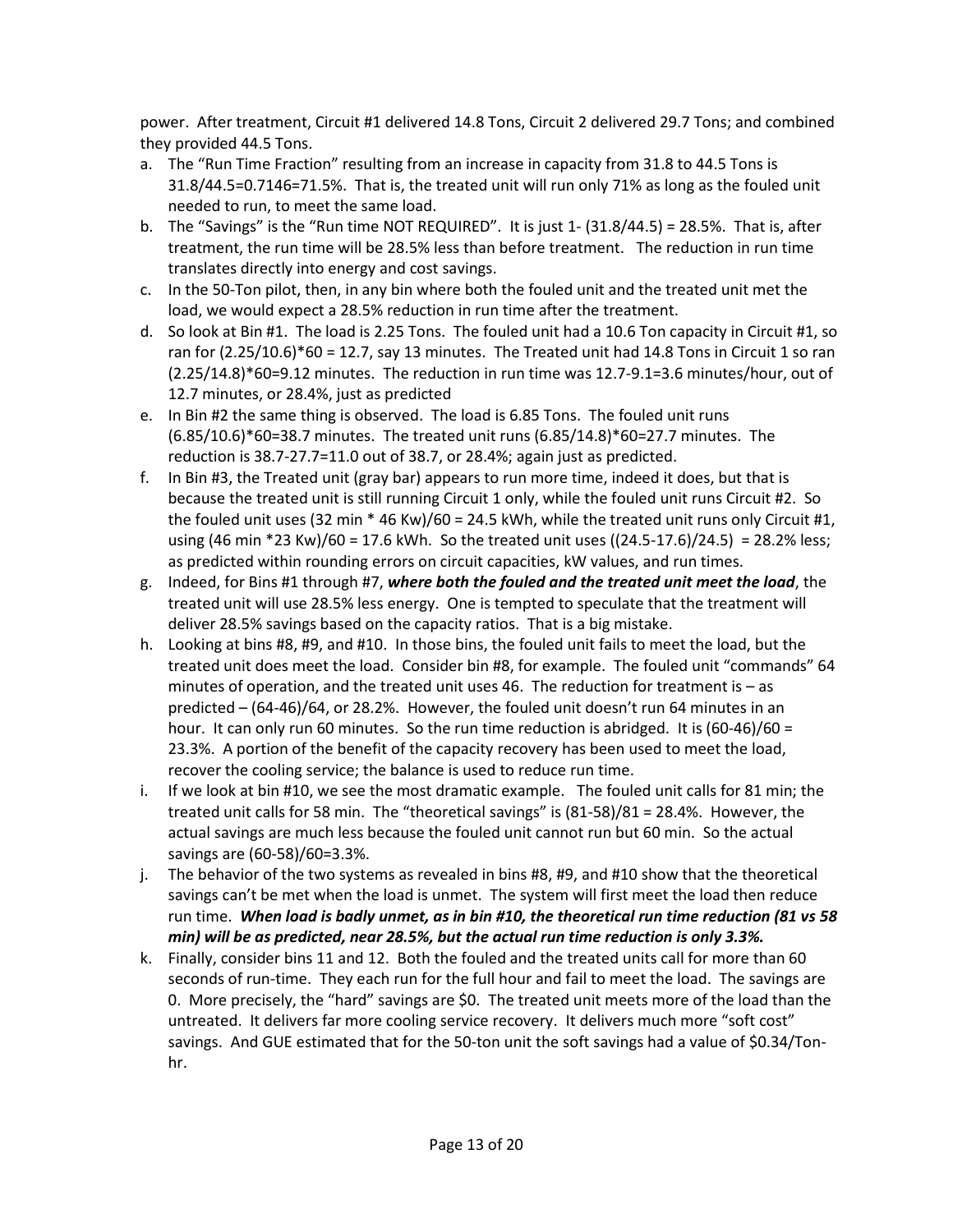#### **FIGURE 4**



- 9. GUE has named the three regimes of Figure 4.
	- a. The *HARD SAVINGS REGIME* is the set of bins where both fouled and treated units meet load. The capacity recovery manifests itself 100% in run time reduction which is "Hard" Savings.
	- b. The *MIXED REGIME* is the set of bins where fouled unit fails to meet load but treated unit meets load. In this regime the capacity recovery manifests itself in a mix of Cooling Service Recovery and run time reduction (Hard Savings).
	- c. The *SOFT SAVINGS REGIME* is the set of bins where neither the treated unit NOR the fouled unit meet the load. The capacity recovery manifests itself 100% in Cooling Service Recovery. The Recovery of Cooling Service has an economic value. In the case of the Huntsville 50-Ton unit, it was estimated at \$.34/Ton-hour. There is NO run time reduction possible. There are NO Hard Savings Possible
- 10. Depending on the severity of Capacity loss, the composition of the three regimes on the load distribution will vary.
	- a. For the 50-Ton unit, with 36.4 capacity loss, the *HARD SAVINGS REGIME* encompassed seven of 12 bins.
	- b. For the 12.5 Ton unit, with 42.4% capacity loss, the *HARD SAVINGS REGIME* encompassed only six of 12 bins.
	- c. When a unit has considerable capacity loss it is possible the *HARD SAVINGS REGIME* is so small that the simple payback of 3 years cannot be achieved.

Implications for Hard-Savings Guarantee. If a unit has capacity loss in excess of 40% of rated capacity, it is unlikely that the capacity loss is restricted to Oil Fouling phenomenon that can be treated successfully with ProaTEQ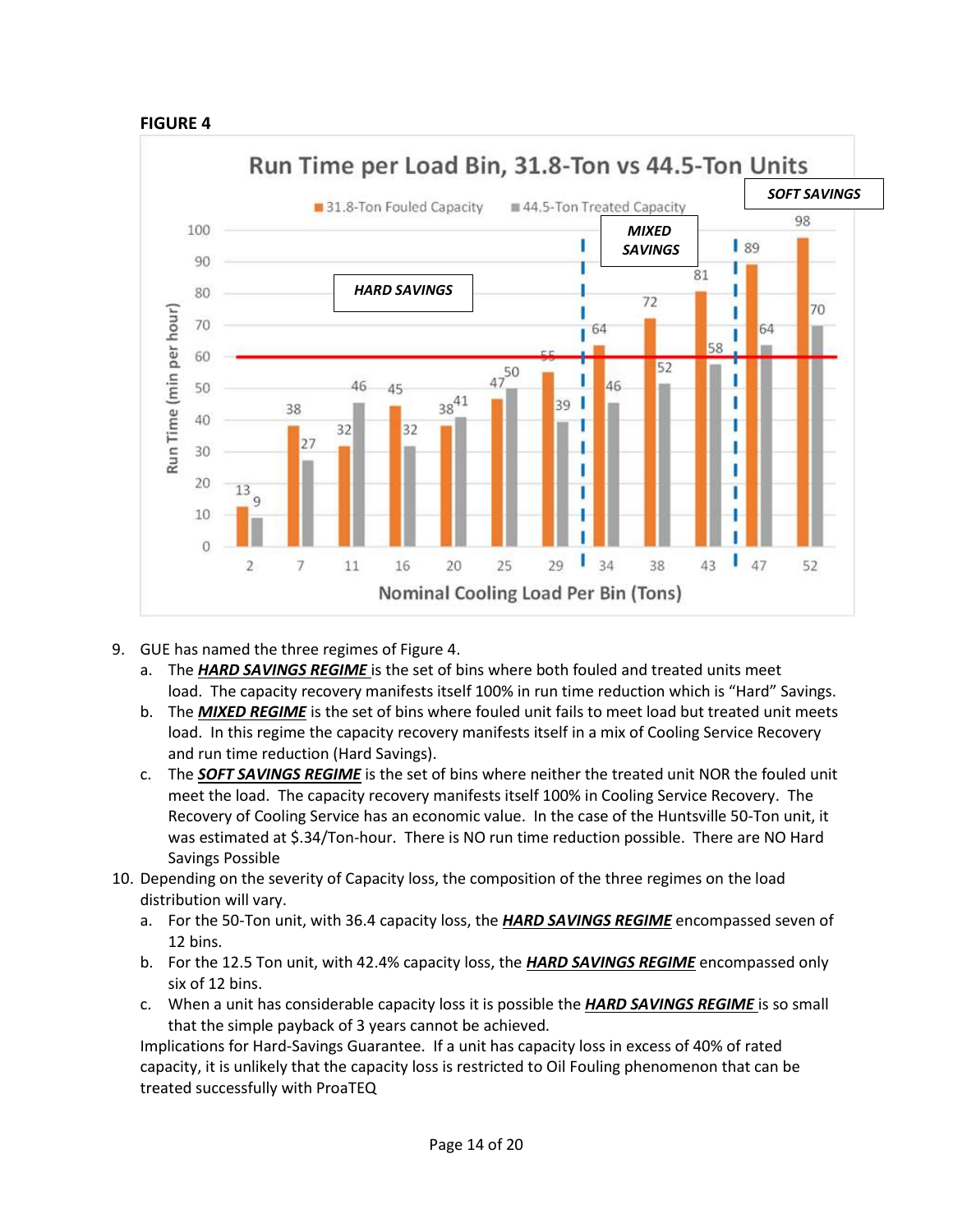#### *Note 6: Computation of Fleet Averages*

- 1. We will guarantee *at least a 10% Capacity Increase (Btuh or Tons)* relative to Pre-Treatment Baseline.
	- a. The Capacity will be computed across the full fleet of units treated, on a capacityweighted basis
	- b. The Baseline Capacity will be based on our Pre-Treatment "Snapshot" measurements, involving air flow (CFM) across the Evaporator Coil, and wet bulb temperatures in the Supply and Return air streams, to capture the enthalpy change across the coil and the total Tons of Cooling
	- c. The measurements above in b) will be made approximately 30 min before treatment, and 30-60 min after treatment, to ensure approximately constant ambient conditions on the Condenser for both measurements. Ambient temperatures will be recorded and reported to confirm this.
	- d. The Volts and Amps on all legs of the power supply to the unit will be measured before and after treatment. The kW will be computed based on the Volts and Amps with an assumed and mutually agreeable power factor. Where possible, true kW metering will be used.
	- e. The foregoing measurements will be made on 100% of treated units, unless unit condition renders the unit non-measurable. The non-measurable units may be treated or not treated at PPG's discretion.
	- f. GUE reserves the right to exclude units from treatment based on our Pre-Treatment Condition Assessment.
	- g. The measurements on treated and measurable units shall be deemed to apply in the aggregate, to the set of all treated units, measurable or not.
- 2. We will guarantee *at least a 10% Performance Improvement (Btuh/Amp)* relative to Pre-Treatment Baseline across the fleet of treated units on a capacity-weighted basis
- 3. We will guarantee *at least a 10% Specific Power Use Reduction (kW/Ton)* relative to Pre-Treatment Baseline, across the fleet of treated units, on a capacity weighted basis

#### *Consequences of Failure to Meet Capacity, Performance, and Specific Power Use Reductions*

- 1. In the event any of these are unmet, Georgetown Utilities Enterprise will provide a proportional refund to PPG
	- a. The Performance Shortfall will be based on the *largest shortfall* of the three guarantees
	- b. The Performance Shortfall shall govern the Percentage refund.
	- c. The Percentage refund shall apply to the total project price.
- 2. Example:
	- a. Assume the Project Price is \$100,000.
	- b. If the *Capacity Increase* (Btuh or Tons -- Item 2 above) on aggregate is 9% versus 10% guaranteed, then there is a one part in 10 shortfall; or 10% shortfall on the Capacity Increase guarantee;
	- c. If the *Performance Improvement* (Btuh/Amp -- Item 3 above) on aggregate is 8% versus 10% guaranteed, then there is a 2 parts in 10, or 20% shortfall, on the Performance Improvement guarantee
	- d. If the *Specific Power Reduction* (item 4 above) is 7% versus 10% guaranteed, then the shortfall is 3 parts in 10, or a 30% shortfall on the Specific Power Reduction guarantee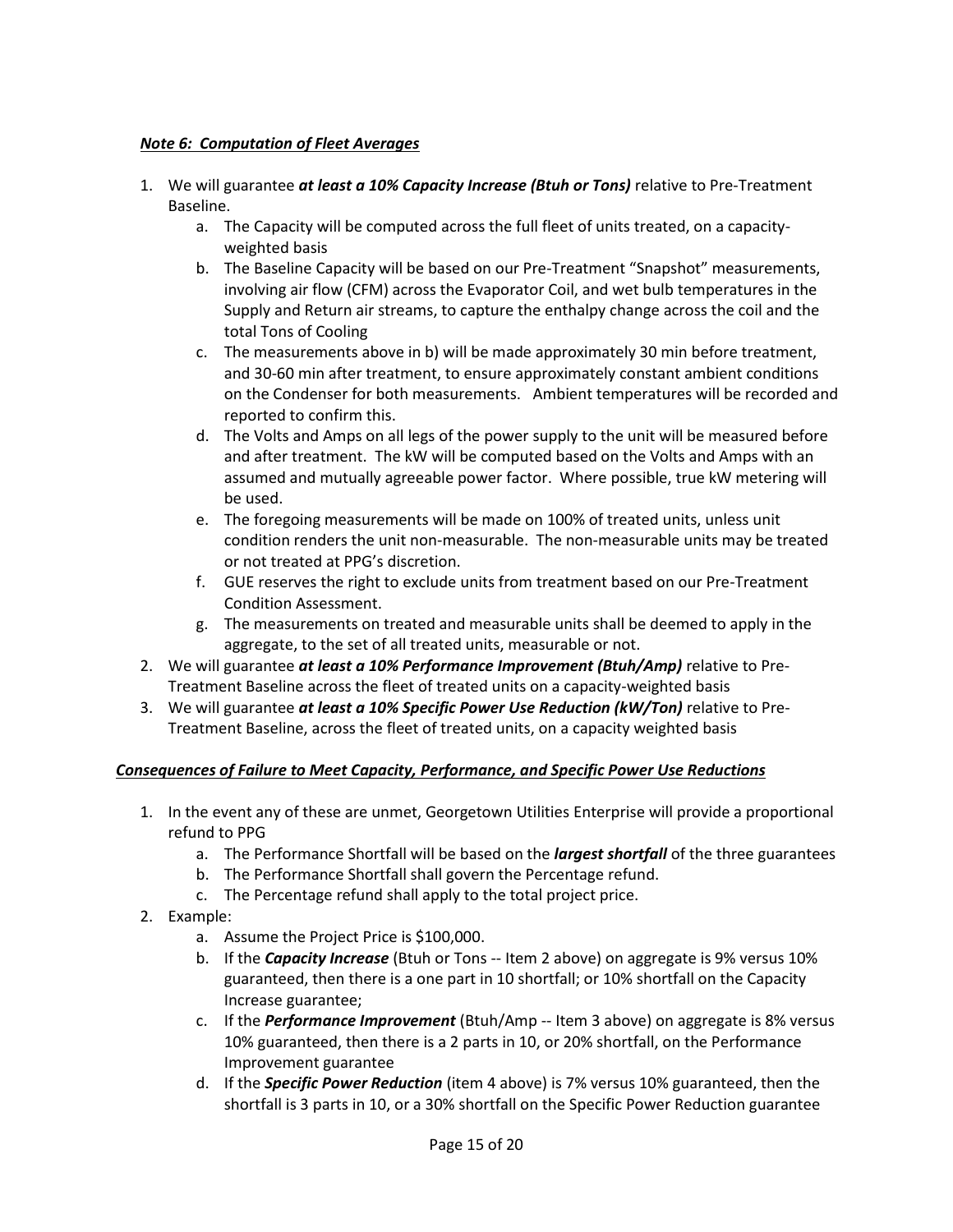- e. In this case, The Performance Shortfall for purposes of this guarantee is the largest of the three, that being the 30% shortfall on Specific Power Reduction.
- f. The Refund will be 30% of the Project Price, or \$30,000.
- 3. GUE will re-visit the site on the first, second, and third anniversary of the treatment, and will perform the same measurements as outlined in 2a. through 2g. above.
	- a. GUE will report these measurements, individually and in aggregate, to PPG.
	- b. GUE will confirm that the guarantees on performance improvement are still being met.
	- c. If the guarantees are still being met, PPG will reimburse GUE for the costs of the measurement effort; labor and expenses.
	- d. If the guarantees are not met, GUE will absorb the cost of measurement and will be subject to providing the refunds outlined in 6a. through 6f. above.

We note that that this guarantee applies to ProaTEQ treatment of DX Packaged and Split-System Units used in Comfort Cooling Applications. If the project contains other Tasks besides ProaTEQ treatment of DX Packaged and Split-System Units used in Comfort Cooling Applications, then the "ProaTEQ Treatment Task Price" shall be deemed to be only the price of the Task or Tasks involving ProaTEQ Treatment of DX Packaged and Split-System Units used in Comfort Cooling Applications.

### *Note 7: Documentation of GUE Bin Model Computations*

#### *INTRODUCTION*

Several points in this discussion refer to pages in the "Briefing". This is the October 13, 2015 Briefing from GUE to PPG regarding the results of the pilot test of 50-Ton and 12.5 Ton units.

The FIRST thing to realize is that the savings analysis that is reported on in both the Oct 13, 2015 briefing and the January 2016 "Read Ahead" has THREE MAIN PARTS. These are:

- 1. The *Capacity tests before and after the treatments, as reported to PPG in the "Snap-Shot Reports"* done during the project. Those reports were delivered to Chris when prepared and are attached
- 2. The *Cooling Load Distribution for each unit, that was synthesized by Georgetown Utilities, based on Huntsville Weather data*. That distribution and the supporting weather data is shown on pages 13 and 14 of the briefing, and are detailed on the tab "HSV Weather Anal" on the EXCEL Workbook; and
- 3. The *HVAC Unit operational and cost simulator* that was built by GUE for the analysis. That is on one tab of the attached Excel Workbook.

#### *CAPACITY TESTS*

Capacity tests were made before and after installation of ProaTEQ on each unit. They are attached. They show the baseline capacity of the units as encountered before ProaTEQ treatment; and the capacity after treatment.

#### *COOLING LOAD DISTRIBUTION*

Direct your attention to the briefing, pages 13 and 14.

4. Slide 13 is the hourly temperature distribution for Huntsville International Airport (IAP) for the 12 months ending August 31, 2015, the period when our work was done. This was actual weather data for the period of the test, as recorded by NOAA, and was the basis for the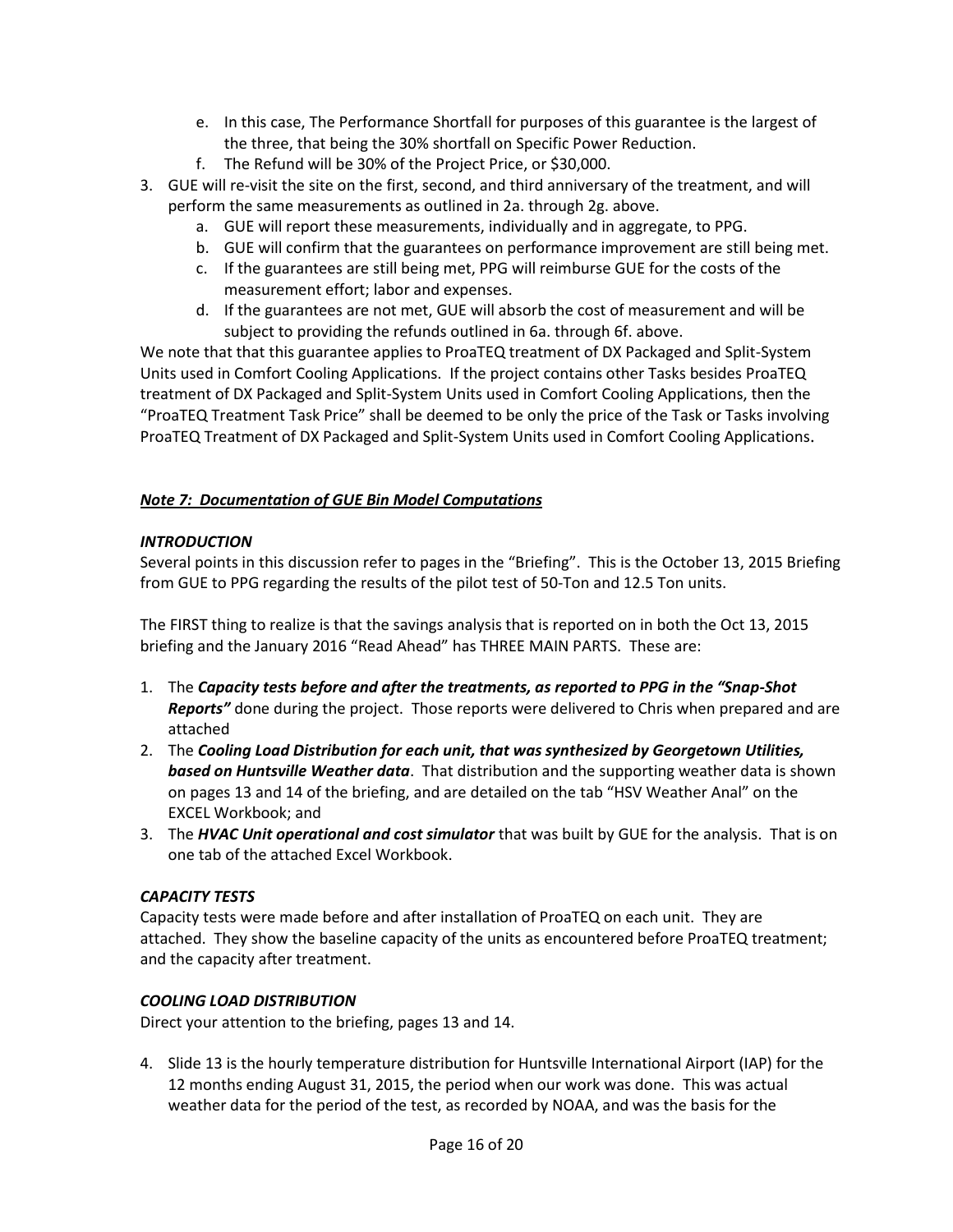synthetic cooling load distribution that GUE created for the analysis. On the "Project Analytical Workbook, there is a tab named *"HSV Weather Anal"* which has the statistical analysis of the weather data and the formation of the temperature bins based on the temperature frequency distribution. It is plotted graphically on Slide 13 of the briefing.

- 5. The weather data showed that there were 4,336 cooling hours annually (hours when temperature was >65F. *Note this is not FULL LOAD COOLING HOURS. There are fewer of those. This is just total hours when the system would call for cooling at any load level, full load or part-load.*
- 6. GUE created a 12-bin frequency distribution for the hours with temperatures in excess of 65F. The bin size was 3degF. So the lowest bin was 66-68, then 69-71, then 72-74, etc. The 4,336 hours were distributed by hourly temperature as shown on slide 13. *This slide contains no assumptions of any kind. This is the actual distribution of the 4,336 cooling hours over the temperature bins from 66F to 101F, as recorded by the US Dept. of Commerce, NOAA, at Huntsville IAP for the 12-month period in which the study was done.*
- 7. Slide 14 shows the *Synthetic Load Distribution* GUE created for the 50-ton unit, based on this weather data. It must be realized that the cooling load distribution on the unit is not known, nor could it be measured within the budget constraints of this study. But it is not necessary to do so. A synthetic load distribution, reasonably constructed, is sufficient for the analysis. The *Synthetic Load Distribution* was based on the following rules:
	- a. There has to be some load distribution. That is, over a year the unit faces loads from 0 to likely up to 55 tons. They are distributed in some manner over the hours in the year.
	- b. The unit will see the lowest loads infrequently and the highest loads infrequently; the majority of hours the unit will see loads in the middle of the distribution. But whatever the details, no one can dispute that there will be a load distribution that the unit reacts to over the year.
	- c. The variation of the load distribution will more likely follow the weather than any other "forcing function"; this would not be so with a process unit. But with an HVAC unit, the weather is arguably the main forcing function, and will likely be the main driver of the variation in the load distribution.
	- d. That said, GUE created 12 bins representing load intervals the unit faces in a year. The bins are 0-4.5 tons, 4.6-9.0 tons, 9.1-13.5 tons, etc. They are 12 bins with a uniform interval size of 4.5 tons.
	- e. The assumption is that the 50-ton unit is about 10% oversized to its design size; so the design size is likely about 45.5 tons.
	- f. The design size is the size that will meet the load 95% of the time. Five percent of the time, the load will exceed the design size. The oversizing will take care of that most of the time, but it is possible that the load may even exceed the capacity of the oversized unit; this is well known. But the principle in sizing is that the design size meets the 95<sup>th</sup> percentile of load; and then oversizing of 10% is generally applied, which will meet all but the worst hourly loads in the 5% not accounted for by the design size.
	- g. Following those principles, 5% of the 4,336-hour cooling load distribution is 217 hours.
	- h. From slide 13, it is seen that the upper 3 bins, 93-95, 96-98, and 99-101 contain a combined 233 hours, or 5.4% of the hours in the year. Thus, the  $95<sup>th</sup>$  percentile of the temperature distribution is a little above the mid-point of the  $10^{th}$  bin, the 93-95 deg bin, say about 94 to 95 deg F.
	- i. So we place the frequency of the  $10^{th}$  temperature bin, 159 hours, on the 40.6-45.0-ton load bin. We assign the frequency of the  $11<sup>th</sup>$  temperature bin, 67 hours, to the  $11<sup>th</sup>$  load bin,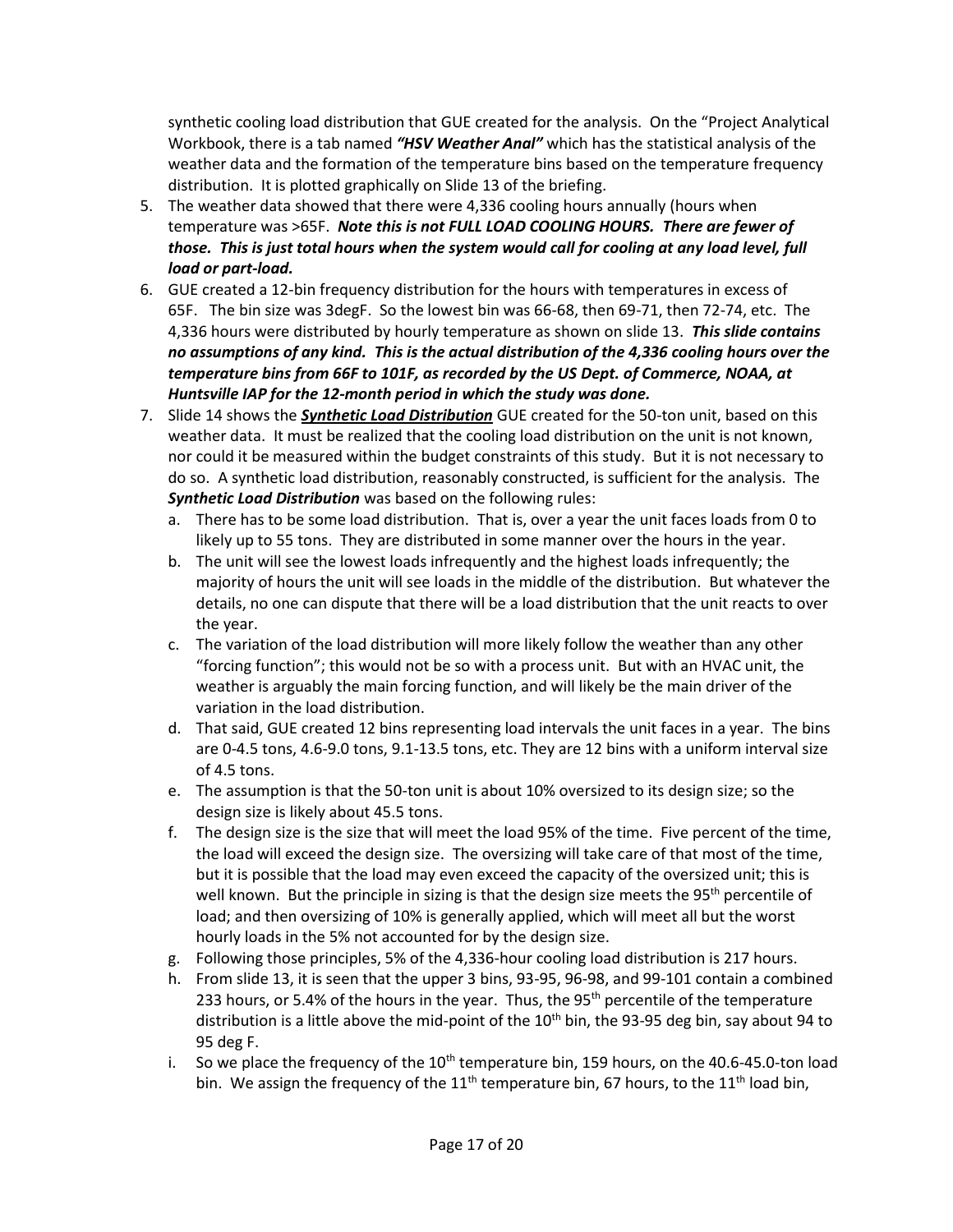45.1-49.5 tons; and we assign the frequency of the  $12<sup>th</sup>$  temperature bin, 7 hours, to the  $12<sup>th</sup>$ load bin, 49.6-54.0 tons.

- j. We then assign the frequency of the  $1^{st}$  through  $9^{th}$  temperature bins to the corresponding 1<sup>st</sup> through 9<sup>th</sup> load bins.
- k. The result is a *Synthetic Load Distribution*. It is shown above in Figure 1. It has the following characteristics:
	- i. 95% of the hours have loads below the design load of 45.5 tons
	- ii. 5% of the hours have loads above the design load of 45.5 tons
	- iii. For the 74 hours above the design load, 67 of them have loads under the oversized value of 50 tons, and are thus expected to be met; and
	- iv. Of the 74 hours above the design load, only 7 hours have loads above the oversized value of 50 tons, and would not be met by the installed equipment; this is less than two tenths of one percent of all cooling hours.
	- v. The remainder of load bins follow the frequency distribution of the hourly temperatures as would be expected
	- vi. The synthetic load distribution thus created provided 1,587 full-load cooling hours at 50 tons capacity.
	- vii. The EPA tabulated full load cooling hours for Huntsville AL is 1,464, and that is for a commercial/retail type application with typical office/retail operating hours.
	- viii. The longer hours and more intense internal loads of the PPG industrial application were judged to sufficiently justify the 8% variance from the EPA figure and ensure that this synthetic load distribution was a reliable approximation of the unknown actual load distribution faced by the 50-ton unit, for purposes of this analysis.

The Synthetic Cooling Load Distribution is essential to the analysis. Considerable effort went into getting that as "right" as could be with the data and time allotted. A similar analysis was used to create a synthetic cooling load distribution for the 12.5 ton unit. The synesthetic load distribution for the 12.5 ton unit is NOT shown in the briefing. It is provided in the excel workbook. See below.

# *EXCEL WORKBOOK: SIMULATION OF THE HVAC UNITS' OPERATION, COST, AND SAVINGS*

On the attached EXCEL workbook, there is a tab entitled *"151001 ROI and Savings Estimate"*. This tab is divided into five regions, separated on the worksheet by thick yellow bars:

- 8. *Cells B12:K84 contain high level parameters used throughout the work*
- 9. *Cells B90:BS175 contain the analysis of the 50-ton unit*, including the synthetic load distribution, all computations, and all graphics that appear in the Briefing and the Program Announcement.
- 10. *Cells B178:BT345 contain all the analysis of the 12.5-Ton unit*, including all graphics that appear in the briefing and the Program Announcement relative to that unit.
- 11. **Cells** *B349:BS378 contain all the analysis of the two units combined*, including all graphics that appear in the briefing and Program Announcement relative to both units combined.
- 12. *Cells B382:R418 contain all analysis for the application of ProaTEQ to an assumed total 1,250 Tons of HVAC cooling equipment* at Huntsville. Note that the results shown in this section will NOT match that in the briefing on slide 39, because the analysis in this section was updated and improved in the course of preparing our October 23, 2015 proposal to perform full HVAC analysis at Huntsville. Between October 10-13, when the briefing was developed, and October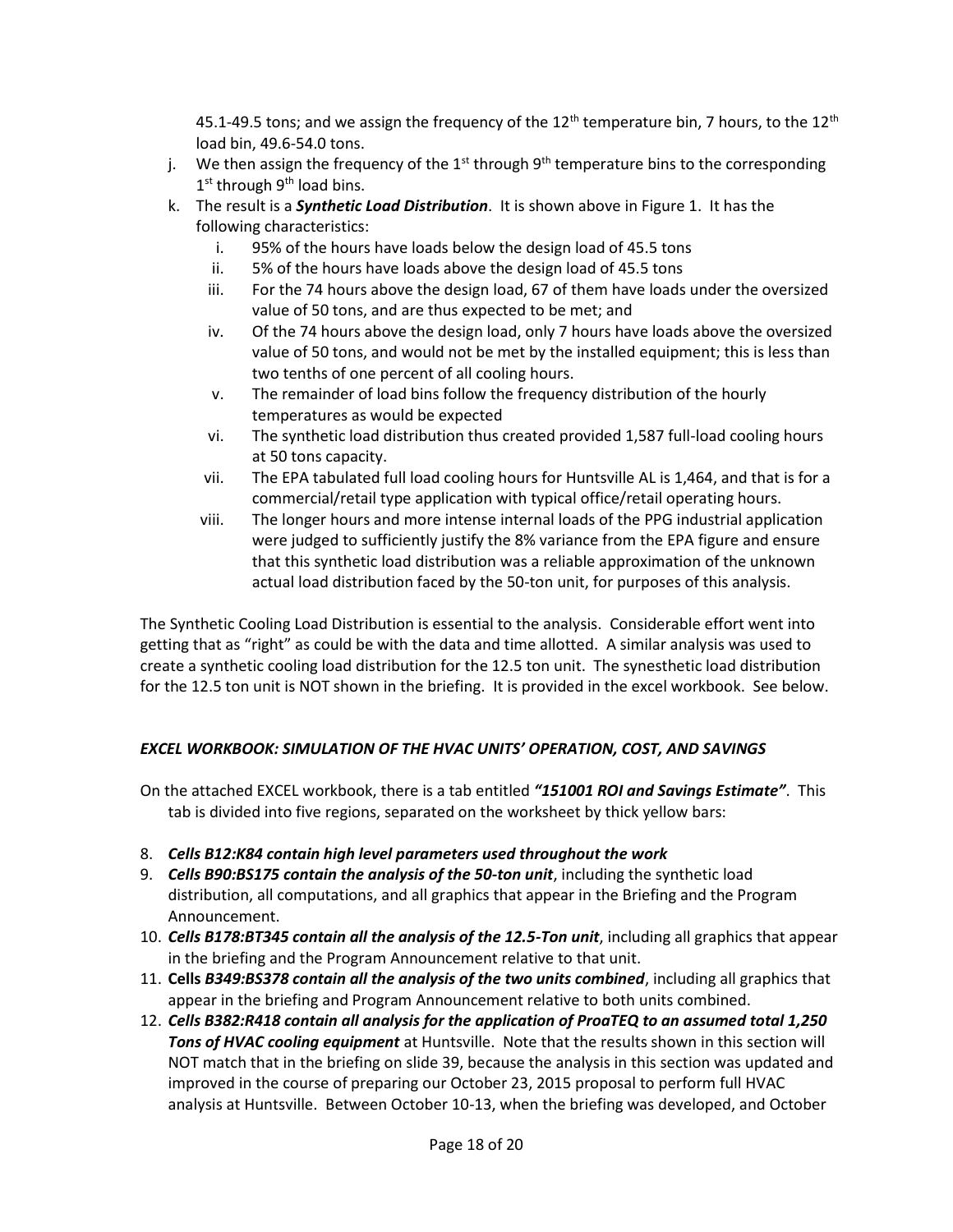14-23 when the proposal was submitted, PPG provided us additional data on the HSV HVAC fleet. That better intel was incorporated and so the results in Cells B382:R418 will match the proposal dated October 23 2015 rather than the briefing dated October 13.

#### *Cells below row 420 should be ignored. They contain fragments and incomplete analyses.*

- Note that columns B-G contain data relevant across the analysis, and columns H-BS contain the bin analyses. *Importantly, in columns B-G, we have derivations of the economic value of lost cooling service. That plays a key role in this study, though the value of ProaTEQ is well established without consideration of that factor.*
- In the section containing the analysis of the 50-Ton unit, the following are key features of the analysis:
- 13. *Cells H90:BS175 contain the 50-ton HVAC Unit simulation and the resulting engineeringeconomic analysis*
	- a. Cells *H90:AU108 contain the analysis of the baseline unit, 50 ton capacity*; in this section you will find:
		- i. Analysis of the run-time per bin, taking account of the fact that the three-stage compression system will dispatch one compressor, then two, then all three as the load increases.
		- ii. Note, for example, column P rows 95-106, for the lower loads, in bins 1-3, only once compressor is dispatched. In bins 4-7, two compressors are dispatched; and in bins 8-11, all three compressors are dispatched.
		- iii. Analysis of the total kW and kWh per bin, including run time per bin with proper amount of compression dispatched; and sequential dispatch of the condenser exhaust fans depending on the number of compressors running
		- iv. Analysis of the "theoretical" and "actual" run times. That is, for example, for bin 12 the reference load is 52 tons. With 50 tons dispatched (see column Q, row 106) the theoretical run time is 62 minutes for each hour at that load (row 106, column R). The actual run time is 60 minutes and the load is not met (row 106, column S). This results in unmet cooling load or "lost refrigeration service".
		- v. Note that the theoretical run time per hour is under 60 minutes in all bins but #12. The 50-ton unit thus meets the load in bins 1-11.
		- vi. Column AI row 107, shows that 79,367 Ton-hours of cooling were theoretically required; column AJ row 107 shows that 79,354 Ton-hours of cooling were delivered. There were only 12 ton-hours of unmet load, only 0.02% of the load is unmet. This is illustrated in Figure 2 above, also, where the theoretical run time exceeds 60 min for only a small number of hours in bin #12.
		- vii. As designed, at 50 tons capacity, the unmet cooling load is very small. *That changes dramatically in for fouled unit case, and then is recovered dramatically in the treated unit case*.

#### b. Cells *H112:AU128 contain the analysis of the fouled unit, 31.8 tons capacity*

- i. Comparing columns R and S in rows 115-126, it is seen that the fouled unit meets the load in bins 1-7, but starting in bin 8 and through bin 12, the load is not met. This is also illustrated in Figure 3 above.
- ii. Due to the reduced capacity of the unit, the second compressor comes on in bin 3, and the third comes on in bin 5. The unit is "swamped" by the time the load grows